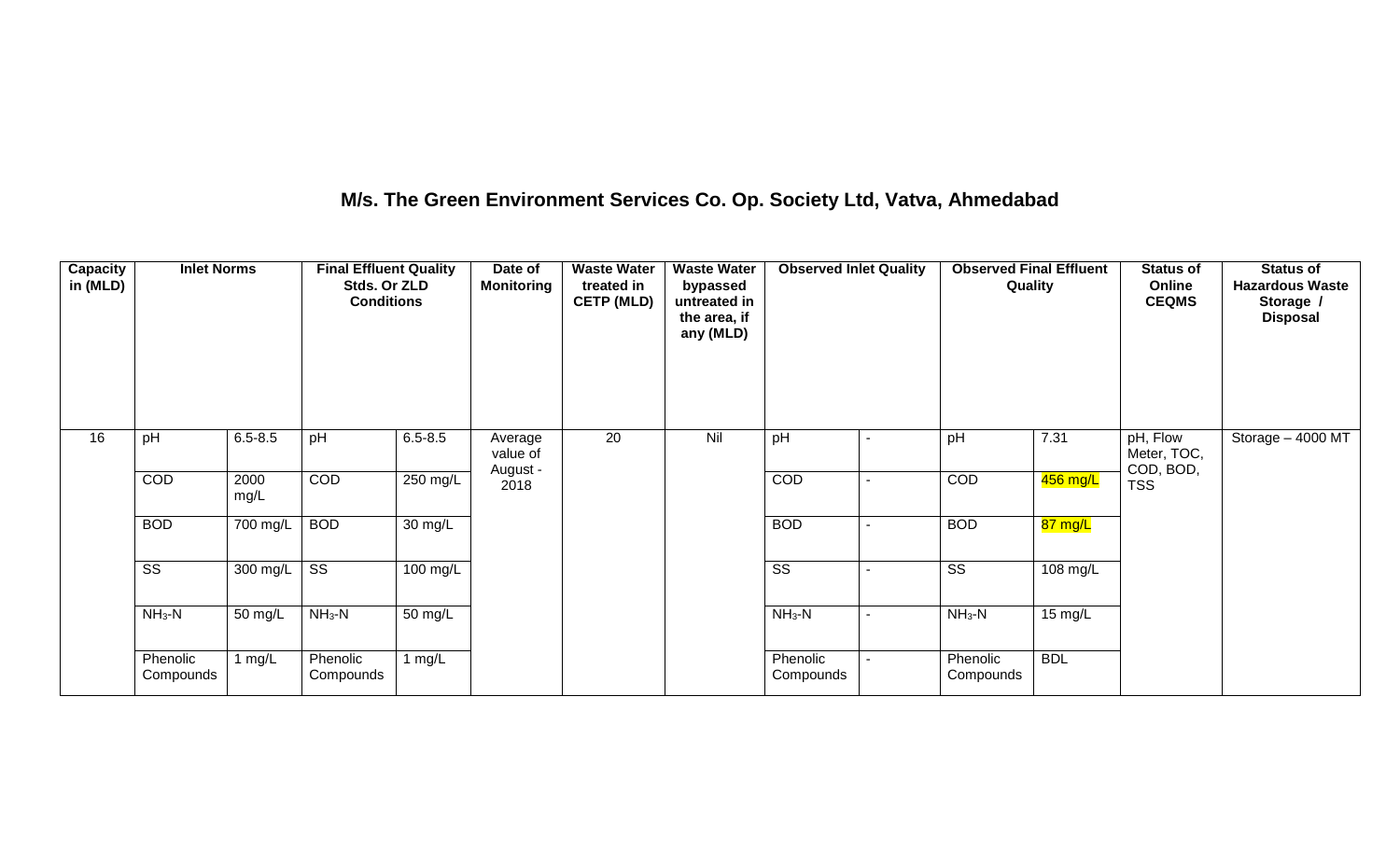### **M/s. Odhav Enviro Project Ltd., Odhav, Ahmedabad**

| Capacity<br>in (MLD) | <b>Inlet Norms</b>     |                    | <b>Final Effluent Quality</b><br>Stds. Or ZLD<br><b>Conditions</b> |                    | Date of<br><b>Monitoring</b>    | <b>Waste Water</b><br>treated in<br><b>CETP (MLD)</b> | <b>Waste Water</b><br>bypassed<br>untreated in<br>the area, if<br>any (MLD) | <b>Observed Inlet Quality</b> |                    | <b>Observed Final Effluent</b><br>Quality |                      | <b>Status of</b><br>Online<br><b>CEQMS</b>   | <b>Status of</b><br><b>Hazardous Waste</b><br>Storage /<br><b>Disposal</b> |
|----------------------|------------------------|--------------------|--------------------------------------------------------------------|--------------------|---------------------------------|-------------------------------------------------------|-----------------------------------------------------------------------------|-------------------------------|--------------------|-------------------------------------------|----------------------|----------------------------------------------|----------------------------------------------------------------------------|
| 1.6                  | pH                     | $6.5 - 8.5$        | pH                                                                 | $6.5 - 8.5$        | Average<br>value of<br>August - | 1.00                                                  | Nil                                                                         | pH                            | 7.28               | pH                                        | 6.95                 | Flow meter at<br>inlet & outlet,<br>COD, pH, | Storage - 100 MT                                                           |
|                      | COD                    | 2000<br>mg/L       | <b>COD</b>                                                         | $250$ mg/L         | 2018                            |                                                       |                                                                             | COD                           | $807 \text{ mg/L}$ | COD                                       | 393 mg/L             | TSS, BOD                                     |                                                                            |
|                      | <b>BOD</b>             | 700 mg/L           | <b>BOD</b>                                                         | 30 mg/L            |                                 |                                                       |                                                                             | <b>BOD</b>                    | 233 mg/L           | <b>BOD</b>                                | <mark>97 mg/L</mark> |                                              |                                                                            |
|                      | $\overline{\text{ss}}$ | $300 \text{ mg/L}$ | $\overline{\text{ss}}$                                             | $100 \text{ mg/L}$ |                                 |                                                       |                                                                             | $\overline{\text{ss}}$        | $643$ mg/L         | $\overline{\text{ss}}$                    | 58 mg/L              |                                              |                                                                            |
|                      | $NH3-N$                | 50 mg/L            | $NH3-N$                                                            | 50 mg/L            |                                 |                                                       |                                                                             | $NH3-N$                       | 20 mg/L            | $NH3-N$                                   | $\overline{22}$ mg/L |                                              |                                                                            |
|                      | Phenolic<br>Compounds  | 1 mg/L             | Phenolic<br>Compounds                                              | 1 $mg/L$           |                                 |                                                       |                                                                             | Phenolic<br>Compounds         | $0.95$ mg/L        | Phenolic<br>Compounds                     | $1.17$ mg/L          |                                              |                                                                            |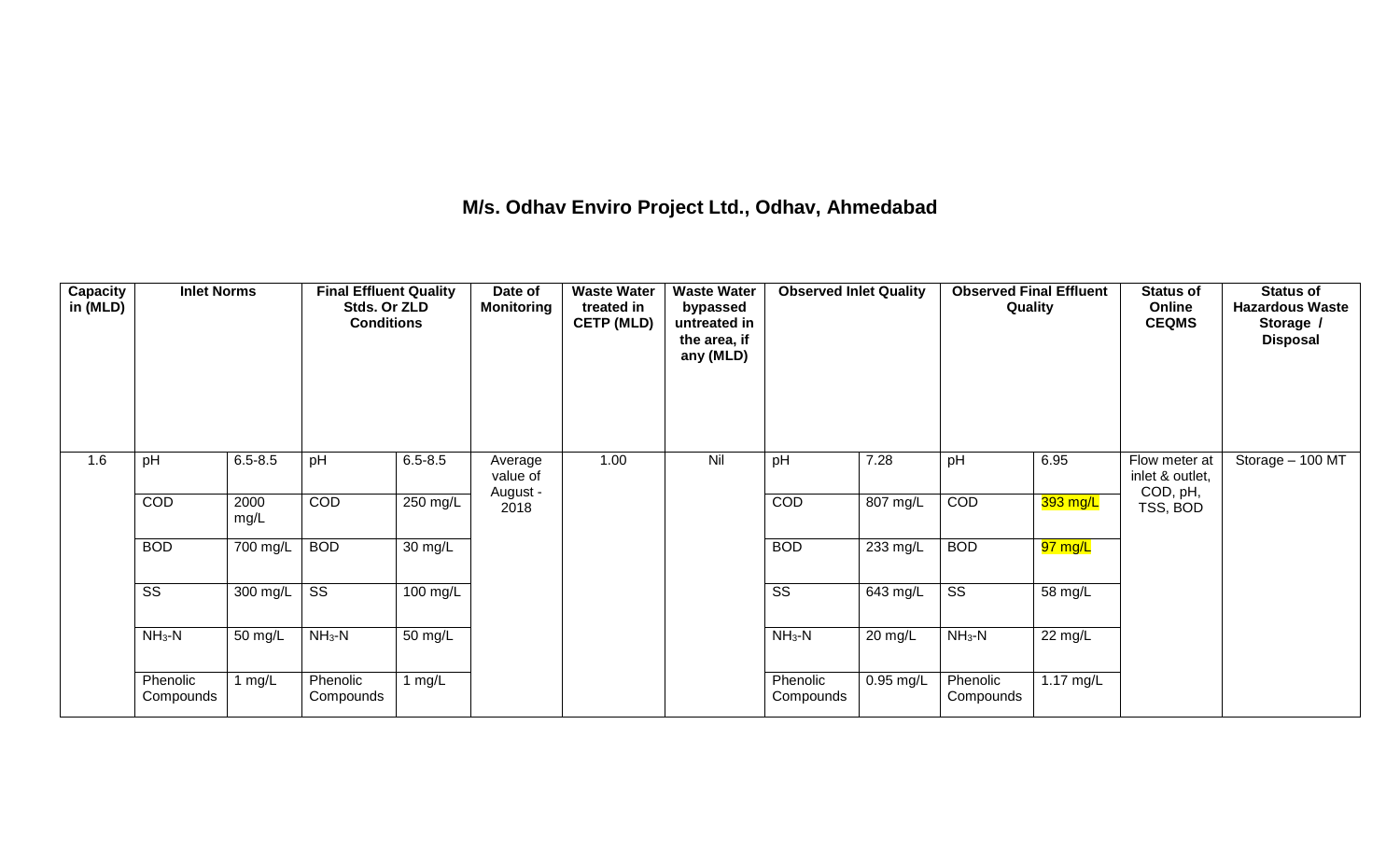### **M/s. Gujarat Vepari Maha Mandal Sahkari Udhyogik Vasahat Ltd, Ahmedabad**

| Capacity<br>in (MLD) | <b>Inlet Norms</b>     |              | <b>Final Effluent Quality</b><br>Stds. Or ZLD<br><b>Conditions</b> |                      | Date of<br><b>Monitoring</b>    | <b>Waste Water</b><br>treated in<br><b>CETP (MLD)</b> | <b>Waste Water</b><br>bypassed<br>untreated in<br>the area, if<br>any (MLD) | <b>Observed Inlet Quality</b> |             | <b>Observed Final Effluent</b><br>Quality |                      | <b>Status of</b><br>Online<br><b>CEQMS</b> | <b>Status of</b><br><b>Hazardous Waste</b><br>Storage /<br><b>Disposal</b> |
|----------------------|------------------------|--------------|--------------------------------------------------------------------|----------------------|---------------------------------|-------------------------------------------------------|-----------------------------------------------------------------------------|-------------------------------|-------------|-------------------------------------------|----------------------|--------------------------------------------|----------------------------------------------------------------------------|
| 1.00                 | pH                     | $6.5 - 8.5$  | pH                                                                 | $6.5 - 8.5$          | Average<br>value of<br>August - | 0.60                                                  | Nil                                                                         | pH                            | 2.73        | pH                                        | 7.16                 | <b>Flow Meter</b>                          | Storage - 250 MT                                                           |
|                      | COD                    | 2000<br>mg/L | COD                                                                | $250$ mg/L           | 2018                            |                                                       |                                                                             | COD                           | 895 mg/L    | COD                                       | $260$ mg/L           |                                            |                                                                            |
|                      | <b>BOD</b>             | 700 mg/L     | <b>BOD</b>                                                         | 30 mg/L              |                                 |                                                       |                                                                             | <b>BOD</b>                    | 326 mg/L    | <b>BOD</b>                                | $\overline{91}$ mg/L |                                            |                                                                            |
|                      | $\overline{\text{ss}}$ | 300 mg/L     | $\overline{\text{ss}}$                                             | $100$ mg/L           |                                 |                                                       |                                                                             | $\overline{\text{ss}}$        | $2608$ mg/L | $\overline{\text{ss}}$                    | $464$ mg/L           |                                            |                                                                            |
|                      | $NH3-N$                | 50 mg/L      | $NH3-N$                                                            | $\overline{50}$ mg/L |                                 |                                                       |                                                                             | $NH3-N$                       | 126 mg/L    | $NH3-N$                                   | $109$ mg/L           |                                            |                                                                            |
|                      | Phenolic<br>Compounds  | 1 mg/L       | Phenolic<br>Compounds                                              | 1 mg/L               |                                 |                                                       |                                                                             | Phenolic<br>Compounds         | <b>BDL</b>  | Phenolic<br>Compounds                     | <b>BDL</b>           |                                            |                                                                            |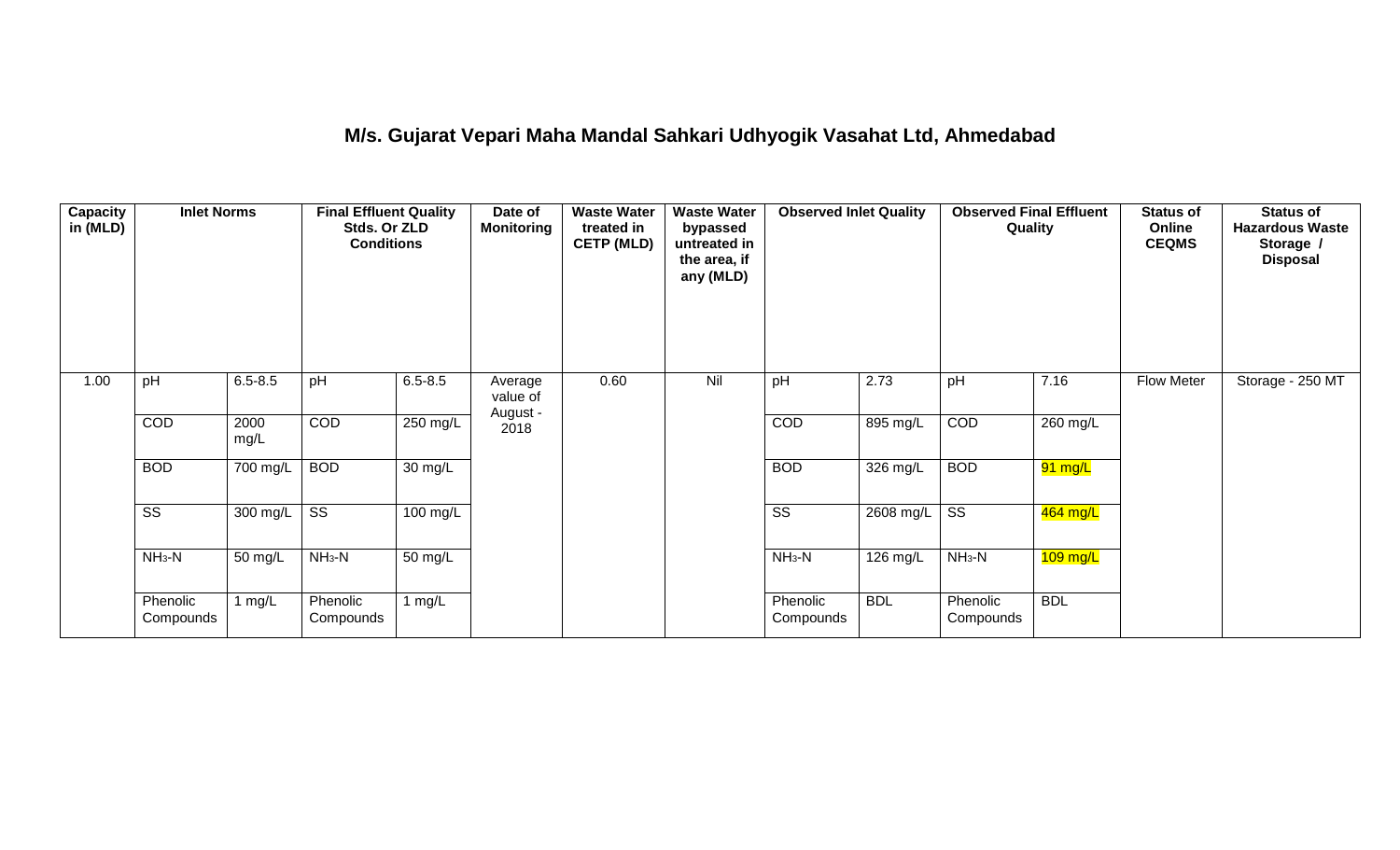### **M/s. Odhav Green Enviro Project Association,Odhav, Ahmedabad**

| <b>Capacity</b><br>in (MLD) | <b>Inlet Norms</b>     |             | <b>Final Effluent Quality</b><br>Stds. Or ZLD<br><b>Conditions</b> |             | Date of<br><b>Monitoring</b>    | <b>Waste Water</b><br>treated in<br><b>CETP (MLD)</b> | <b>Waste Water</b><br>bypassed<br>untreated in<br>the area, if<br>any (MLD) | <b>Observed Inlet Quality</b> | <b>Observed Final Effluent</b><br>Quality |            | <b>Status of</b><br>Online<br><b>CEQMS</b> | <b>Status of</b><br><b>Hazardous Waste</b><br>Storage /<br><b>Disposal</b> |
|-----------------------------|------------------------|-------------|--------------------------------------------------------------------|-------------|---------------------------------|-------------------------------------------------------|-----------------------------------------------------------------------------|-------------------------------|-------------------------------------------|------------|--------------------------------------------|----------------------------------------------------------------------------|
| 1.00                        | pH                     | $6.5 - 8.5$ | pH                                                                 | $6.5 - 8.5$ | Average<br>value of<br>August - | 0.60                                                  | Nil                                                                         | pH                            | pH                                        | 7.73       | $\blacksquare$                             | Storage - 15 MT                                                            |
|                             | COD                    | 750 mg/L    | COD                                                                | $250$ mg/L  | 2018                            |                                                       |                                                                             | COD                           | COD                                       | 155 mg/L   |                                            |                                                                            |
|                             | <b>BOD</b>             | 250 mg/L    | <b>BOD</b>                                                         | 30 mg/L     |                                 |                                                       |                                                                             | <b>BOD</b>                    | <b>BOD</b>                                | 48 mg/L    |                                            |                                                                            |
|                             | $\overline{\text{ss}}$ | 300 mg/L    | $\overline{\mathsf{ss}}$                                           | 100 mg/L    |                                 |                                                       |                                                                             | $\overline{\text{ss}}$        | $\overline{\text{ss}}$                    | 96 mg/L    |                                            |                                                                            |
|                             | $NH3-N$                | 50 mg/L     | $NH3-N$                                                            | 50 mg/L     |                                 |                                                       |                                                                             | $NH3-N$                       | $NH_3-N$                                  | 37 mg/L    |                                            |                                                                            |
|                             | Phenolic<br>Compounds  | 1 $mg/L$    | Phenolic<br>Compounds                                              | 1 $mg/L$    |                                 |                                                       |                                                                             | Phenolic<br>Compounds         | Phenolic<br>Compounds                     | <b>BDL</b> |                                            |                                                                            |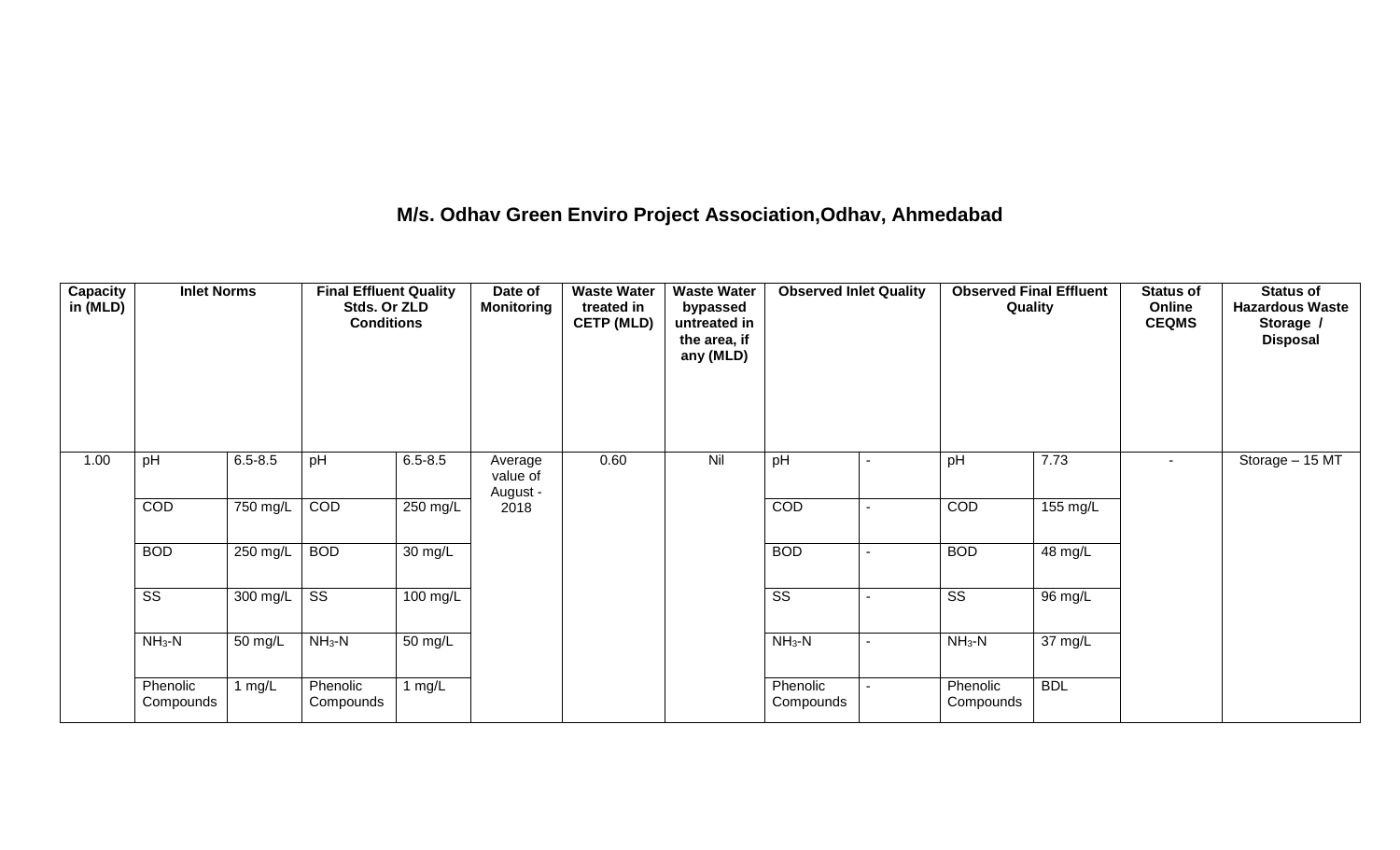### **M/s. Naroda Enviro Project Ltd., Naroda, Ahmedabad**

| <b>Capacity</b><br>in (MLD) | <b>Inlet Norms</b>     |                    | <b>Final Effluent Quality</b><br>Stds. Or ZLD<br><b>Conditions</b> |                    | Date of<br><b>Monitoring</b> | <b>Waste Water</b><br>treated in<br><b>CETP (MLD)</b> | <b>Waste Water</b><br>bypassed<br>untreated in<br>the area, if<br>any (MLD) | <b>Observed Inlet Quality</b> |           | <b>Observed Final Effluent</b><br>Quality |            | <b>Status of</b><br>Online<br><b>CEQMS</b> | <b>Status of</b><br><b>Hazardous Waste</b><br>Storage /<br><b>Disposal</b> |
|-----------------------------|------------------------|--------------------|--------------------------------------------------------------------|--------------------|------------------------------|-------------------------------------------------------|-----------------------------------------------------------------------------|-------------------------------|-----------|-------------------------------------------|------------|--------------------------------------------|----------------------------------------------------------------------------|
| 3.00                        | pH                     | $6.5 - 8.5$        | pH                                                                 | $6.5 - 8.5$        | Average<br>value of          | 3.00                                                  | Nil                                                                         | pH                            | 7.6       | pH                                        | 7.4        | $\sim$                                     | Storage - 4000 MT                                                          |
|                             | COD                    | 2000<br>mg/L       | COD                                                                | 250 mg/L           | August -<br>2018             |                                                       |                                                                             | COD                           | 4810 mg/L | COD                                       | 1288 mg/L  |                                            |                                                                            |
|                             | <b>BOD</b>             | 700 mg/L           | <b>BOD</b>                                                         | 30 mg/L            |                              |                                                       |                                                                             | <b>BOD</b>                    | 863 mg/L  | <b>BOD</b>                                | 341 mg/L   |                                            |                                                                            |
|                             | $\overline{\text{ss}}$ | $300 \text{ mg/L}$ | $\overline{\text{ss}}$                                             | $100 \text{ mg/L}$ |                              |                                                       |                                                                             | $\overline{\text{ss}}$        | 707 mg/L  | $\overline{\text{ss}}$                    | 303 mg/L   |                                            |                                                                            |
|                             | $NH3-N$                | 50 mg/L            | $NH3-N$                                                            | 50 mg/L            |                              |                                                       |                                                                             | $NH3-N$                       | 155 mg/L  | $NH3-N$                                   | 37 mg/L    |                                            |                                                                            |
|                             | Phenolic<br>Compounds  | 1 mg/L             | Phenolic<br>Compounds                                              | 1 $mg/L$           |                              |                                                       |                                                                             | Phenolic<br>Compounds         | 5.02 mg/L | Phenolic<br>Compounds                     | <b>BDL</b> |                                            |                                                                            |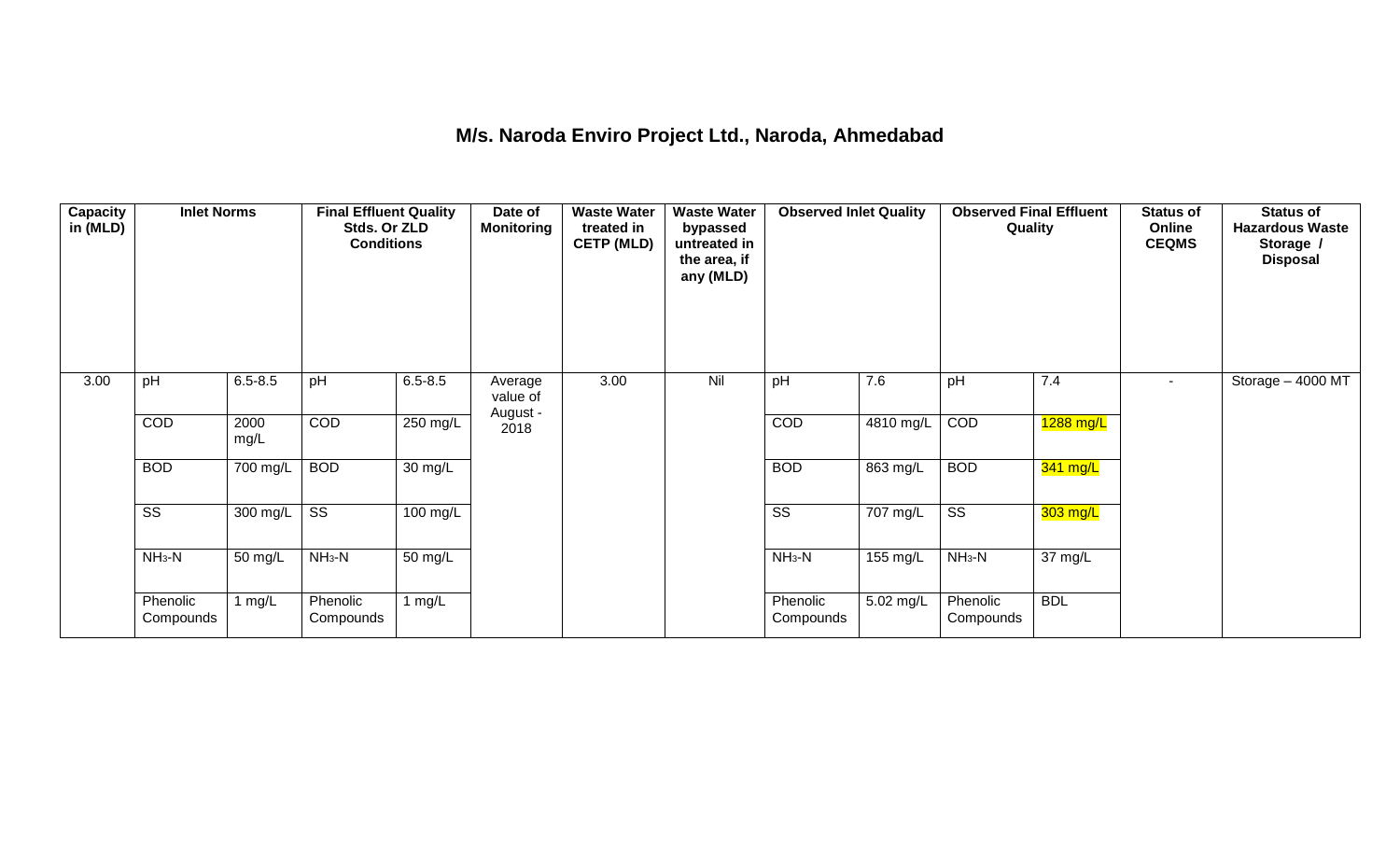### **M/s. Narol Dyestuff Enviro Society., Narol, Ahmedabad**

| <b>Capacity</b><br>in (MLD) | <b>Inlet Norms</b>     |                    | <b>Final Effluent Quality</b><br>Stds. Or ZLD<br><b>Conditions</b> |                      | Date of<br><b>Monitoring</b> | <b>Waste Water</b><br>treated in<br><b>CETP (MLD)</b> | <b>Waste Water</b><br>bypassed<br>untreated in<br>the area, if<br>any (MLD) | <b>Observed Inlet Quality</b> | <b>Observed Final Effluent</b><br>Quality |            | <b>Status of</b><br>Online<br><b>CEQMS</b> | <b>Status of</b><br><b>Hazardous Waste</b><br>Storage /<br><b>Disposal</b> |
|-----------------------------|------------------------|--------------------|--------------------------------------------------------------------|----------------------|------------------------------|-------------------------------------------------------|-----------------------------------------------------------------------------|-------------------------------|-------------------------------------------|------------|--------------------------------------------|----------------------------------------------------------------------------|
| 0.10                        | pH                     | $6.5 - 8.5$        | pH                                                                 | $6.5 - 8.5$          | Average<br>value of          | 0.015                                                 | Nil                                                                         | pH                            | pH                                        | 8.08       | ٠                                          | $\overline{a}$                                                             |
|                             | COD                    | 1500<br>mg/L       | COD                                                                | 250 mg/L             | August -<br>2018             |                                                       |                                                                             | COD                           | COD                                       | 355 mg/L   |                                            |                                                                            |
|                             | <b>BOD</b>             | 500 mg/L           | <b>BOD</b>                                                         | 30 mg/L              |                              |                                                       |                                                                             | <b>BOD</b>                    | <b>BOD</b>                                | 58 mg/L    |                                            |                                                                            |
|                             | $\overline{\text{ss}}$ | $300 \text{ mg/L}$ | $\overline{\text{ss}}$                                             | 100 mg/L             |                              |                                                       |                                                                             | $\overline{\text{ss}}$        | $\overline{\text{SS}}$                    | 54 mg/L    |                                            |                                                                            |
|                             | $NH3-N$                | 50 mg/L            | $NH3-N$                                                            | $\overline{50}$ mg/L |                              |                                                       |                                                                             | $NH3-N$                       | $NH_3-N$                                  | $4$ mg/L   |                                            |                                                                            |
|                             | Phenolic<br>Compounds  | 1 $mg/L$           | Phenolic<br>Compounds                                              | 1 $mg/L$             |                              |                                                       |                                                                             | Phenolic<br>Compounds         | Phenolic<br>Compounds                     | <b>BDL</b> |                                            |                                                                            |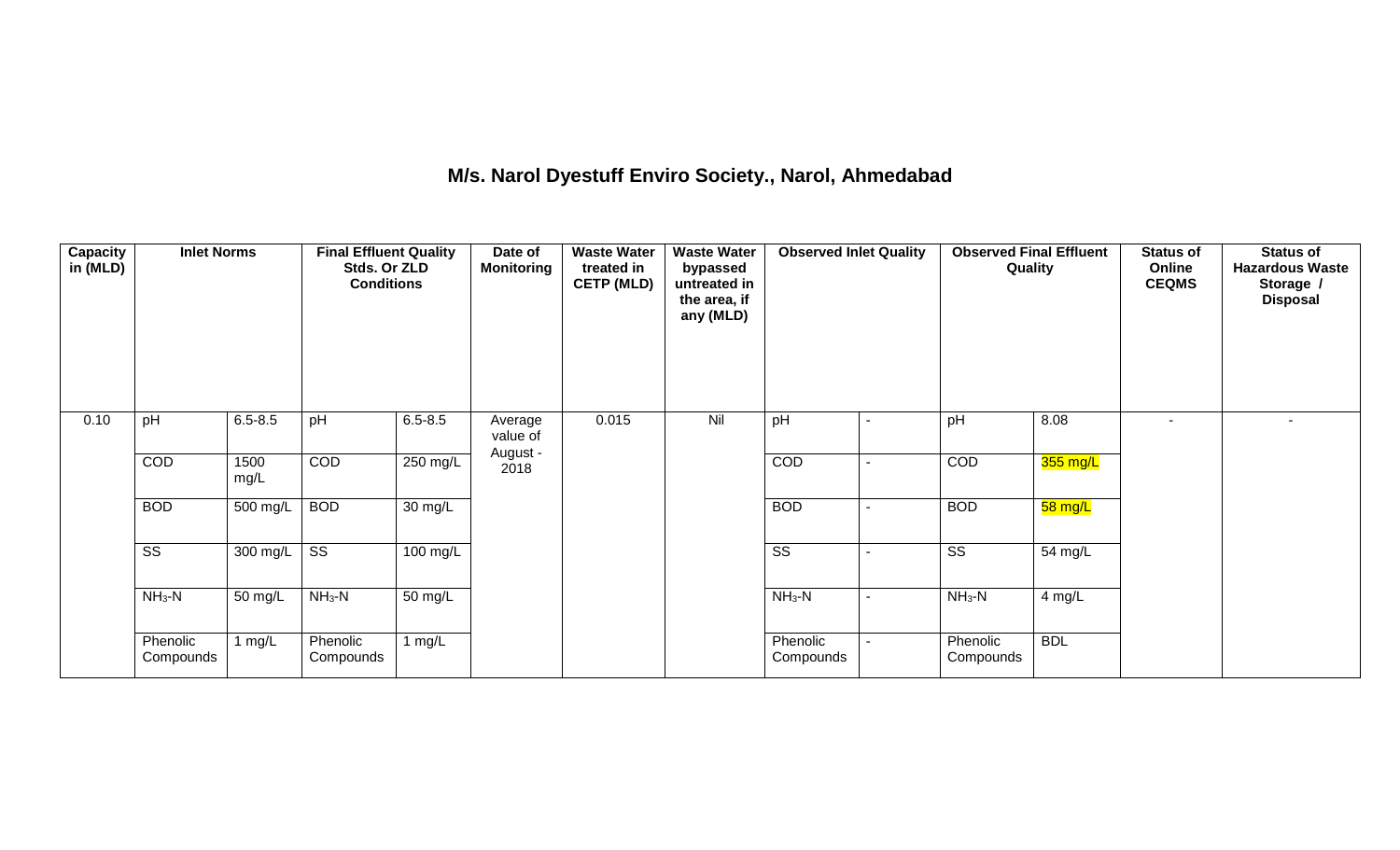### **M/s. Narol Textile Infrastructure & Enviro Management, (ATPA Swarnim Gujarat Enviro P. Ltd), Ahmedabad**

| <b>Capacity</b><br>in (MLD) | <b>Inlet Norms</b>     |              | <b>Final Effluent Quality</b><br>Stds. Or ZLD<br><b>Conditions</b> |                      | Date of<br><b>Monitoring</b> | <b>Waste Water</b><br>treated in<br><b>CETP (MLD)</b> | <b>Waste Water</b><br>bypassed<br>untreated in<br>the area, if<br>any (MLD) | <b>Observed Inlet Quality</b> |            | <b>Observed Final Effluent</b><br>Quality |            | <b>Status of</b><br>Online<br><b>CEQMS</b> | <b>Status of</b><br><b>Hazardous Waste</b><br>Storage /<br><b>Disposal</b> |
|-----------------------------|------------------------|--------------|--------------------------------------------------------------------|----------------------|------------------------------|-------------------------------------------------------|-----------------------------------------------------------------------------|-------------------------------|------------|-------------------------------------------|------------|--------------------------------------------|----------------------------------------------------------------------------|
| 100                         | pH                     | $6.5 - 8.5$  | pH                                                                 | $6.5 - 8.5$          | Average<br>value of          | 100                                                   | Nil                                                                         | pH                            | 7.04       | pH                                        | 7.84       | pH, Flow<br>Meter, TOC,<br>COD, BOD,       | Storage - 300 MT                                                           |
|                             | COD                    | 1200<br>mg/L | COD                                                                | 250 mg/L             | August -<br>2018             |                                                       |                                                                             | <b>COD</b>                    | 984 mg/L   | COD                                       | 392 mg/L   | <b>TSS</b>                                 |                                                                            |
|                             | <b>BOD</b>             | 500 mg/L     | <b>BOD</b>                                                         | $\overline{30}$ mg/L |                              |                                                       |                                                                             | <b>BOD</b>                    | 380 mg/L   | <b>BOD</b>                                | $132$ mg/L |                                            |                                                                            |
|                             | $\overline{\text{ss}}$ | 300 mg/L     | $\overline{\text{SS}}$                                             | 100 mg/L             |                              |                                                       |                                                                             | $\overline{\text{SS}}$        | 548 mg/L   | $\overline{\text{ss}}$                    | $155$ mg/L |                                            |                                                                            |
|                             | $NH3-N$                | 50 mg/L      | $NH3-N$                                                            | 50 mg/L              |                              |                                                       |                                                                             | $NH3-N$                       | 75 mg/L    | $NH3-N$                                   | 55 mg/L    |                                            |                                                                            |
|                             | Phenolic<br>Compounds  | 1 $mg/L$     | Phenolic<br>Compounds                                              | 1 $mg/L$             |                              |                                                       |                                                                             | Phenolic<br>Compounds         | <b>BDL</b> | Phenolic<br>Compounds                     | <b>BDL</b> |                                            |                                                                            |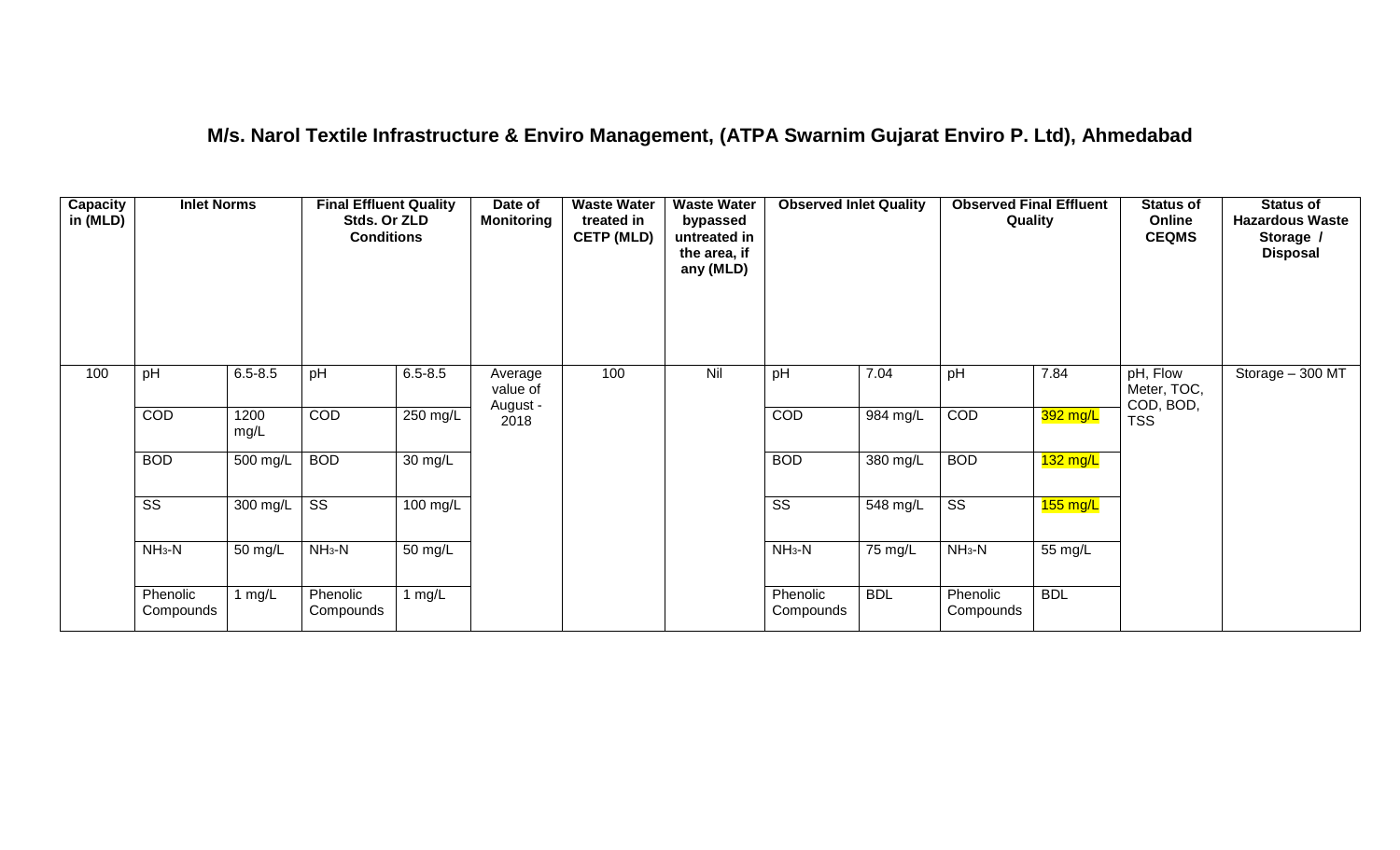### **M/s. Tata Motors Ltd Vendors Park, Sanand, Ahmedabad**

| Capacity<br>in (MLD) | <b>Inlet Norms</b>     |                       | <b>Final Effluent Quality</b><br>Stds. Or ZLD<br><b>Conditions</b> |                      | Date of<br><b>Monitoring</b>    | <b>Waste Water</b><br>treated in<br><b>CETP (MLD)</b> | <b>Waste Water</b><br>bypassed<br>untreated in<br>the area, if<br>any (MLD) | <b>Observed Inlet Quality</b> | <b>Observed Final Effluent</b><br>Quality |            | <b>Status of</b><br>Online<br><b>CEQMS</b> | <b>Status of</b><br><b>Hazardous Waste</b><br>Storage /<br><b>Disposal</b> |
|----------------------|------------------------|-----------------------|--------------------------------------------------------------------|----------------------|---------------------------------|-------------------------------------------------------|-----------------------------------------------------------------------------|-------------------------------|-------------------------------------------|------------|--------------------------------------------|----------------------------------------------------------------------------|
| 1.5                  | pH                     | $6 - 10.5$            | pH                                                                 | $6.5 - 8.5$          | Average<br>value of<br>August - | 0.10                                                  | Nil                                                                         | pH                            | pH                                        | 7.83       | pH, DO<br>meter, TOC<br>meter, Flow        | Storage - 3 MT                                                             |
|                      | COD                    | 900 mg/L              | COD                                                                | $100$ mg/L           | 2018                            |                                                       |                                                                             | COD                           | COD                                       | 31 mg/L    | meter                                      |                                                                            |
|                      | <b>BOD</b>             | $250$ mg/L            | <b>BOD</b>                                                         | $\overline{30}$ mg/L |                                 |                                                       |                                                                             | <b>BOD</b>                    | <b>BOD</b>                                | 6 mg/L     |                                            |                                                                            |
|                      | $\overline{\text{ss}}$ | 100 mg/L              | $\overline{\text{ss}}$                                             | $100 \text{ mg/L}$   |                                 |                                                       |                                                                             | $\overline{\text{SS}}$        | $\overline{\text{SS}}$                    | 6 mg/L     |                                            |                                                                            |
|                      | $NH3-N$                | 50 mg/L               | $NH3-N$                                                            | 50 mg/L              |                                 |                                                       |                                                                             | $NH_3-N$                      | $NH3-N$                                   | 5 mg/L     |                                            |                                                                            |
|                      | Phenolic<br>Compounds  | Not<br>Applicabl<br>e | Phenolic<br>Compounds                                              | 1 $mg/L$             |                                 |                                                       |                                                                             | Phenolic<br>Compounds         | Phenolic<br>Compounds                     | <b>BDL</b> |                                            |                                                                            |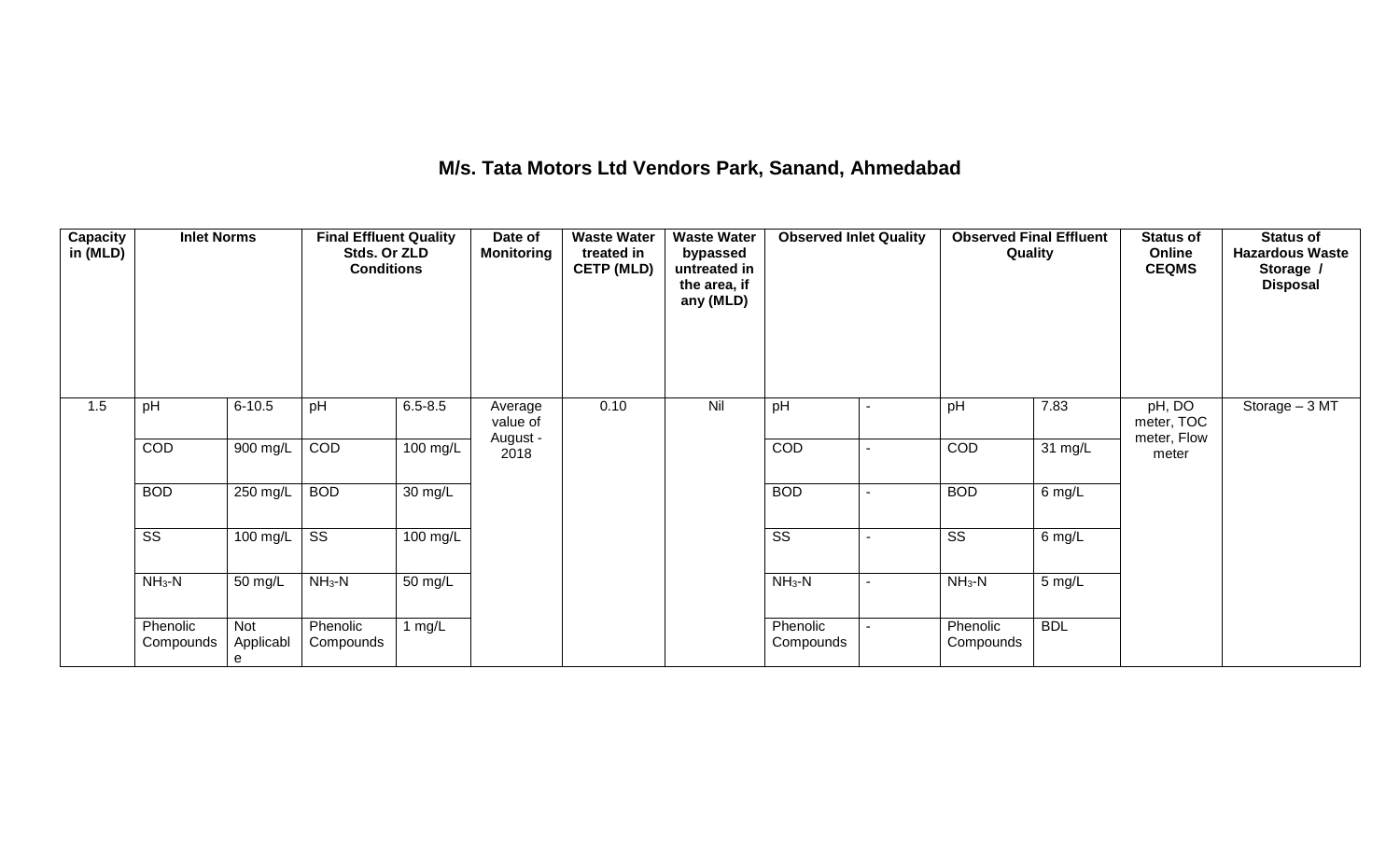### **M/s. Zydus Infrastructure Pvt.Ltd, Changodar, Ahmedabad**

| <b>Capacity</b><br>in (MLD) | <b>Inlet Norms</b>                              |                               | <b>Final Effluent Quality</b><br>Stds. Or ZLD<br><b>Conditions</b> |                                | Date of<br><b>Monitoring</b> | <b>Waste Water</b><br>treated in<br><b>CETP (MLD)</b> | <b>Waste Water</b><br>bypassed<br>untreated in<br>the area, if<br>any (MLD) | <b>Observed Inlet Quality</b>                   |            | <b>Observed Final Effluent</b><br>Quality |            | <b>Status of</b><br>Online<br><b>CEQMS</b> | <b>Status of</b><br><b>Hazardous Waste</b><br>Storage /<br><b>Disposal</b> |
|-----------------------------|-------------------------------------------------|-------------------------------|--------------------------------------------------------------------|--------------------------------|------------------------------|-------------------------------------------------------|-----------------------------------------------------------------------------|-------------------------------------------------|------------|-------------------------------------------|------------|--------------------------------------------|----------------------------------------------------------------------------|
| 1.5                         | pH                                              | $6 - 8$                       | pH                                                                 | No outlet<br>norms             | Average<br>value of          | 1.3                                                   | Nil                                                                         | pH                                              | 7.47       | pH                                        | 7.01       | pH, TOC<br>meter                           | Storage $-30$<br>MT                                                        |
|                             | COD                                             | 850 mg/L                      | COD                                                                | are<br>prescribe<br>d as it is | August -<br>2018             |                                                       |                                                                             | COD                                             | 166 mg/L   | COD                                       | 7 mg/L     |                                            |                                                                            |
|                             | BOD <sub>(3</sub><br>days at<br>$27^{\circ}C$ ) | 400 mg/L                      | BOD <sub>(3</sub><br>days at<br>$27^{\circ}C$ )                    | a ZLD<br>based<br>CETP by      |                              |                                                       |                                                                             | BOD <sub>(3</sub><br>days at<br>$27^{\circ}C$ ) | 385 mg/L   | BOD(3)<br>days at<br>$27^{\circ}C$ )      | $2$ mg/L   |                                            |                                                                            |
|                             | SS                                              | 300 mg/L                      | SS                                                                 | the<br>means of<br><b>MEE</b>  |                              |                                                       |                                                                             | $\overline{\text{ss}}$                          | 66 mg/L    | $\overline{\text{ss}}$                    | 4 mg/L     |                                            |                                                                            |
|                             | $NH3-N$                                         | $\overline{<}10 \text{ mg/L}$ | $NH3-N$                                                            |                                |                              |                                                       |                                                                             | $NH3-N$                                         | 31 mg/L    | $NH3-N$                                   | $2$ mg/L   |                                            |                                                                            |
|                             | Phenolic<br>Compounds                           | $<$ 3 mg/L                    | Phenolic<br>Compounds                                              |                                |                              |                                                       |                                                                             | Phenolic<br>Compounds                           | <b>BDL</b> | Phenolic<br>Compounds                     | <b>BDL</b> |                                            |                                                                            |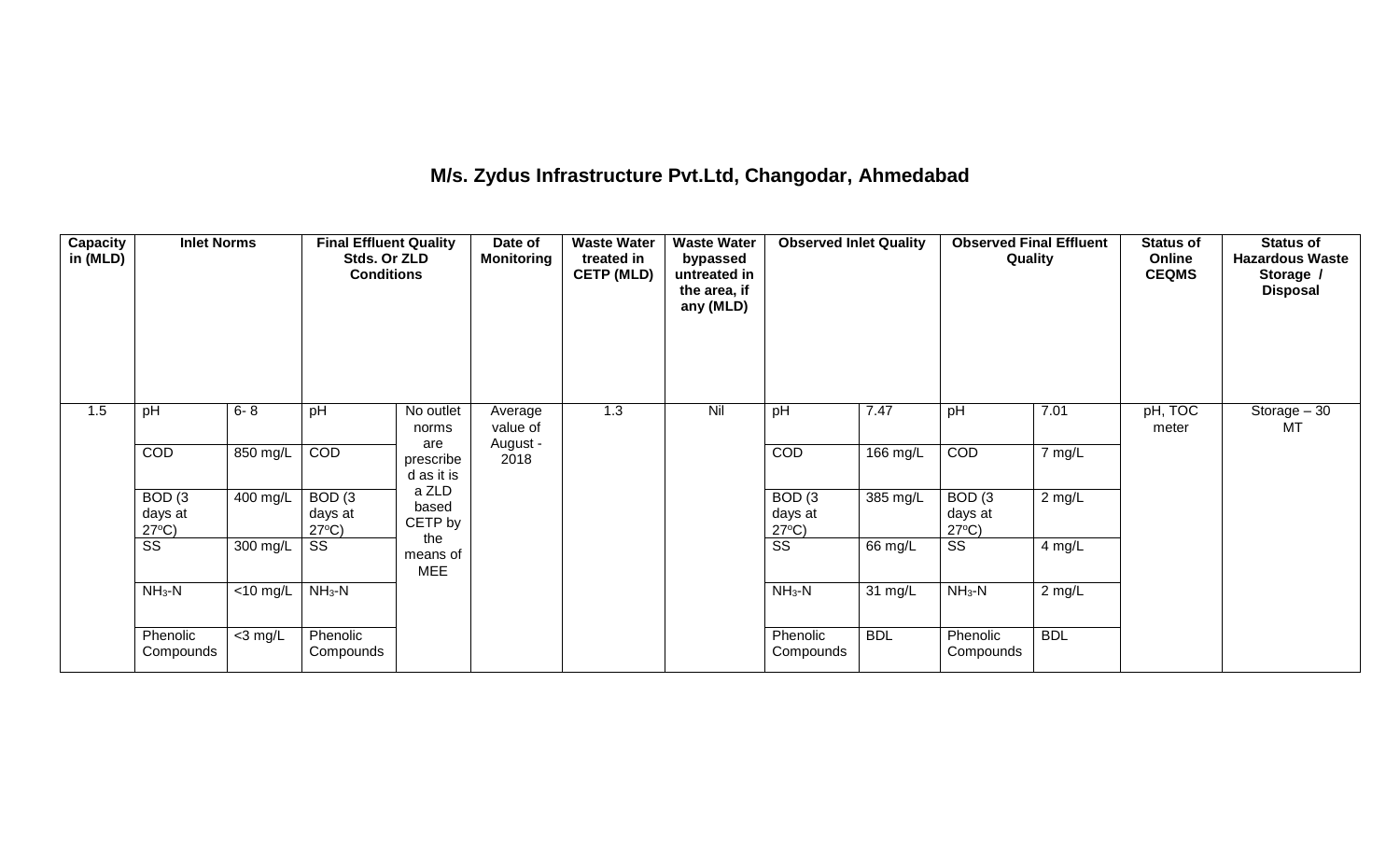### **M/s. Bavla Eco Project Ltd., Bavla, Ahmedabad**

| <b>Capacity</b><br>in (MLD) | <b>Inlet Norms</b>     |              | <b>Final Effluent Quality</b><br>Stds. Or ZLD<br><b>Conditions</b> |                       | Date of<br><b>Monitoring</b> | <b>Waste Water</b><br>treated in<br><b>CETP (MLD)</b> | <b>Waste Water</b><br>bypassed<br>untreated in<br>the area, if<br>any (MLD) | <b>Observed Inlet Quality</b> |                | <b>Observed Final Effluent</b><br>Quality |            | <b>Status of</b><br>Online<br><b>CEQMS</b> | <b>Status of</b><br><b>Hazardous Waste</b><br>Storage /<br><b>Disposal</b> |
|-----------------------------|------------------------|--------------|--------------------------------------------------------------------|-----------------------|------------------------------|-------------------------------------------------------|-----------------------------------------------------------------------------|-------------------------------|----------------|-------------------------------------------|------------|--------------------------------------------|----------------------------------------------------------------------------|
| 1.00                        | pH                     | $5.5 - 8.5$  | pH                                                                 | $6.5 - 8.5$           | Average<br>value of          | 1.00                                                  | Nil                                                                         | pH                            | ۰              | pH                                        | 7.91       |                                            | Sludge is used as<br>Manure                                                |
|                             | COD                    | 4500<br>mg/L | COD                                                                | $250$ mg/L            | August -<br>2018             |                                                       |                                                                             | COD                           |                | COD                                       | 482 mg/L   |                                            |                                                                            |
|                             | <b>BOD</b>             | 1500<br>mg/L | <b>BOD</b>                                                         | $100 \text{ mg/L}$    |                              |                                                       |                                                                             | <b>BOD</b>                    |                | <b>BOD</b>                                | 96 mg/L    |                                            |                                                                            |
|                             | $\overline{\text{ss}}$ | 300 mg/L     | $\overline{\text{ss}}$                                             | 100 mg/L              |                              |                                                       |                                                                             | $\overline{\text{ss}}$        |                | $\overline{\text{ss}}$                    | $130$ mg/L |                                            |                                                                            |
|                             | $NH3-N$                |              | $NH3-N$                                                            | 50 mg/L               |                              |                                                       |                                                                             | $NH3-N$                       | $\blacksquare$ | $NH3-N$                                   | 49 mg/L    |                                            |                                                                            |
|                             | Phenolic<br>Compounds  |              | Phenolic<br>Compounds                                              | Not<br>Applicabl<br>e |                              |                                                       |                                                                             | Phenolic<br>Compounds         |                | Phenolic<br>Compounds                     | --         |                                            |                                                                            |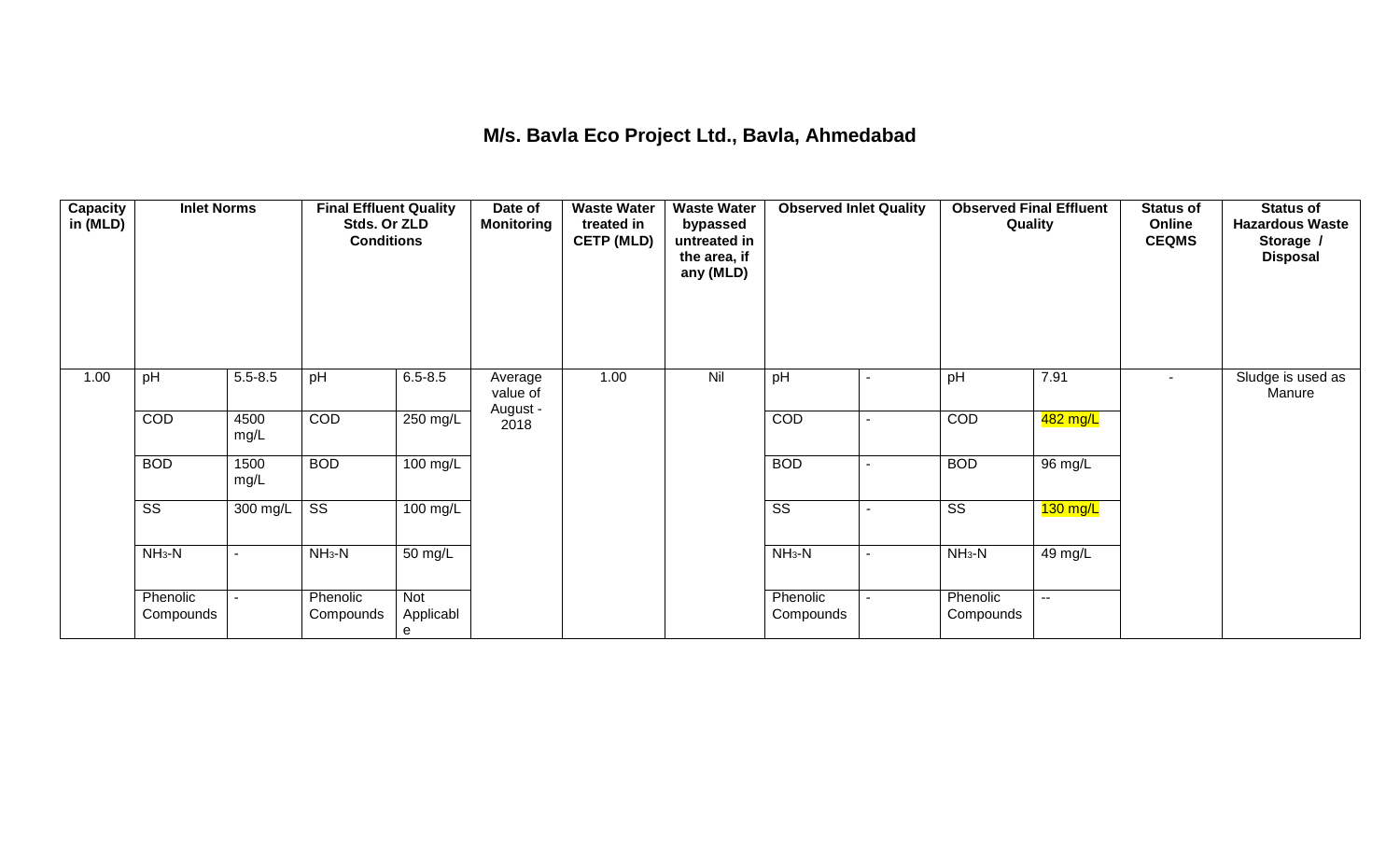### **M/s. Vinayak Jal Sudhikaran Sahakari Mandali Ltd, Bavla, Ahmedabad**

| <b>Capacity</b><br>in (MLD) | <b>Inlet Norms</b>     |              | <b>Final Effluent Quality</b><br>Stds. Or ZLD<br><b>Conditions</b> |                       | Date of<br><b>Monitoring</b>    | <b>Waste Water</b><br>treated in<br><b>CETP (MLD)</b> | <b>Waste Water</b><br>bypassed<br>untreated in<br>the area, if<br>any (MLD) | <b>Observed Inlet Quality</b> |                          |                        | <b>Observed Final Effluent</b><br>Quality | <b>Status of</b><br>Online<br><b>CEQMS</b> | <b>Status of</b><br><b>Hazardous Waste</b><br>Storage /<br><b>Disposal</b> |
|-----------------------------|------------------------|--------------|--------------------------------------------------------------------|-----------------------|---------------------------------|-------------------------------------------------------|-----------------------------------------------------------------------------|-------------------------------|--------------------------|------------------------|-------------------------------------------|--------------------------------------------|----------------------------------------------------------------------------|
| 1.50                        | pH                     | $5.5 - 8.5$  | pH                                                                 | $6.5 - 8.5$           | Average<br>value of<br>August - | 1.50                                                  | Nil                                                                         | pH                            |                          | pH                     | 8                                         | $\sim$                                     | Sludge is used as<br>Manure                                                |
|                             | COD                    | 4500<br>mg/L | COD                                                                | 250mg/L               | 2018                            |                                                       |                                                                             | COD                           | $\overline{\phantom{a}}$ | COD                    | $276$ mg/L                                |                                            |                                                                            |
|                             | <b>BOD</b>             | 1500<br>mg/L | <b>BOD</b>                                                         | 100 mg/L              |                                 |                                                       |                                                                             | <b>BOD</b>                    | $\overline{\phantom{a}}$ | <b>BOD</b>             | 60 mg/L                                   |                                            |                                                                            |
|                             | $\overline{\text{ss}}$ | 300 mg/L     | $\overline{\text{SS}}$                                             | 100 mg/L              |                                 |                                                       |                                                                             | $\overline{\text{SS}}$        | $\overline{\phantom{a}}$ | $\overline{\text{ss}}$ | $\overline{96}$ mg/L                      |                                            |                                                                            |
|                             | $NH3-N$                |              | $NH3-N$                                                            | 50 mg/L               |                                 |                                                       |                                                                             | $NH_3-N$                      | $\blacksquare$           | $NH3-N$                | $21 \text{ mg/L}$                         |                                            |                                                                            |
|                             | Phenolic<br>Compounds  |              | Phenolic<br>Compounds                                              | Not<br>Applicabl<br>e |                                 |                                                       |                                                                             | Phenolic<br>Compounds         | $\blacksquare$           | Phenolic<br>Compounds  |                                           |                                            |                                                                            |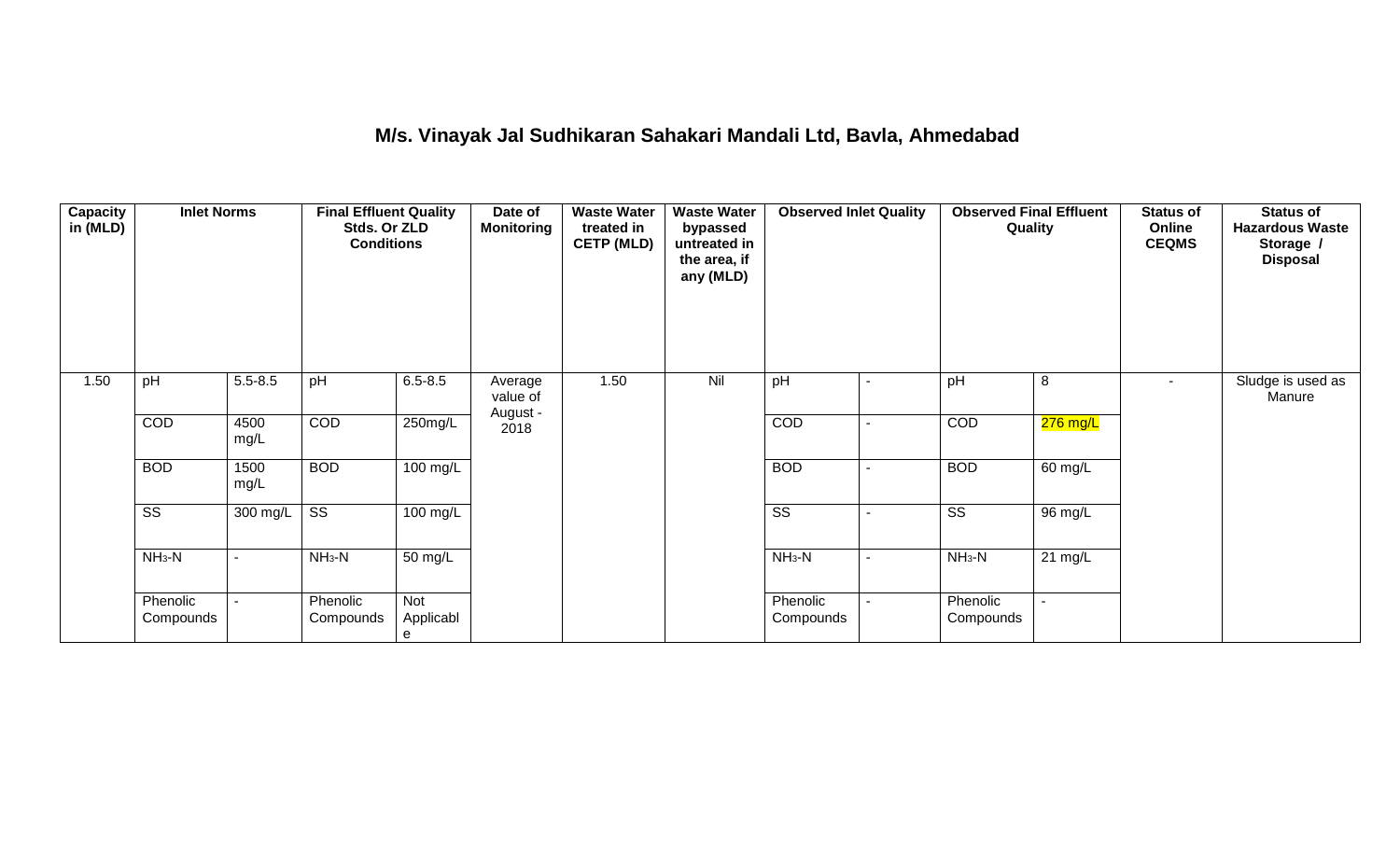# **M/s. Nandesari Industrial Association (CETP), GIDC-Nandesari, Vadodara**

| <b>Capacity</b><br>in (MLD) | <b>Inlet Norms</b>     |              | <b>Final Effluent Quality</b><br>Stds. Or ZLD<br><b>Conditions</b> |                    | Date of<br><b>Monitoring</b>    | <b>Waste Water</b><br>treated in<br><b>CETP (MLD)</b> | <b>Waste Water</b><br>bypassed<br>untreated in<br>the area, if<br>any (MLD) | <b>Observed Inlet Quality</b> |             | <b>Observed Final Effluent</b><br>Quality |                      | <b>Status of</b><br>Online<br><b>CEQMS</b>          | <b>Status of</b><br><b>Hazardous Waste</b><br>Storage /<br><b>Disposal</b> |
|-----------------------------|------------------------|--------------|--------------------------------------------------------------------|--------------------|---------------------------------|-------------------------------------------------------|-----------------------------------------------------------------------------|-------------------------------|-------------|-------------------------------------------|----------------------|-----------------------------------------------------|----------------------------------------------------------------------------|
| 6.80                        | pH                     | 5 to 9       | pH                                                                 | 6.5 to 8.5         | Average<br>value of<br>August - | 4.80                                                  | Nil                                                                         | pH                            | 7.08        | pH                                        | 6.72                 | pH, COD,<br>BOD, TSS,<br>NH <sub>3</sub> -N, Color, |                                                                            |
|                             | COD                    | 1500<br>mg/L | COD                                                                | 250 mg/L           | 2018                            |                                                       |                                                                             | COD                           | 1501 mg/L   | COD                                       | 230 mg/L             | TOC,<br>Temperature                                 |                                                                            |
|                             | <b>BOD</b>             | 500 mg/L     | <b>BOD</b>                                                         | $100 \text{ mg/L}$ |                                 |                                                       |                                                                             | <b>BOD</b>                    | 414 mg/L    | <b>BOD</b>                                | $\overline{32}$ mg/L |                                                     |                                                                            |
|                             | $\overline{\text{ss}}$ | 600 mg/L     | $\overline{\text{ss}}$                                             | 100 mg/L           |                                 |                                                       |                                                                             | $\overline{\text{ss}}$        | $150$ mg/L  | $\overline{\text{ss}}$                    | 48 mg/L              |                                                     |                                                                            |
|                             | $NH3-N$                | 50 mg/L      | $NH3-N$                                                            | 50 mg/L            |                                 |                                                       |                                                                             | $NH3-N$                       | 22 mg/L     | $NH3-N$                                   | 1 $mg/L$             |                                                     |                                                                            |
|                             | Phenolic<br>Compounds  | 5 mg/L       | Phenolic<br>Compounds                                              | 1 mg/ $L$          |                                 |                                                       |                                                                             | Phenolic<br>Compounds         | $0.49$ mg/L | Phenolic<br>Compounds                     | 0.68 mg/L            |                                                     |                                                                            |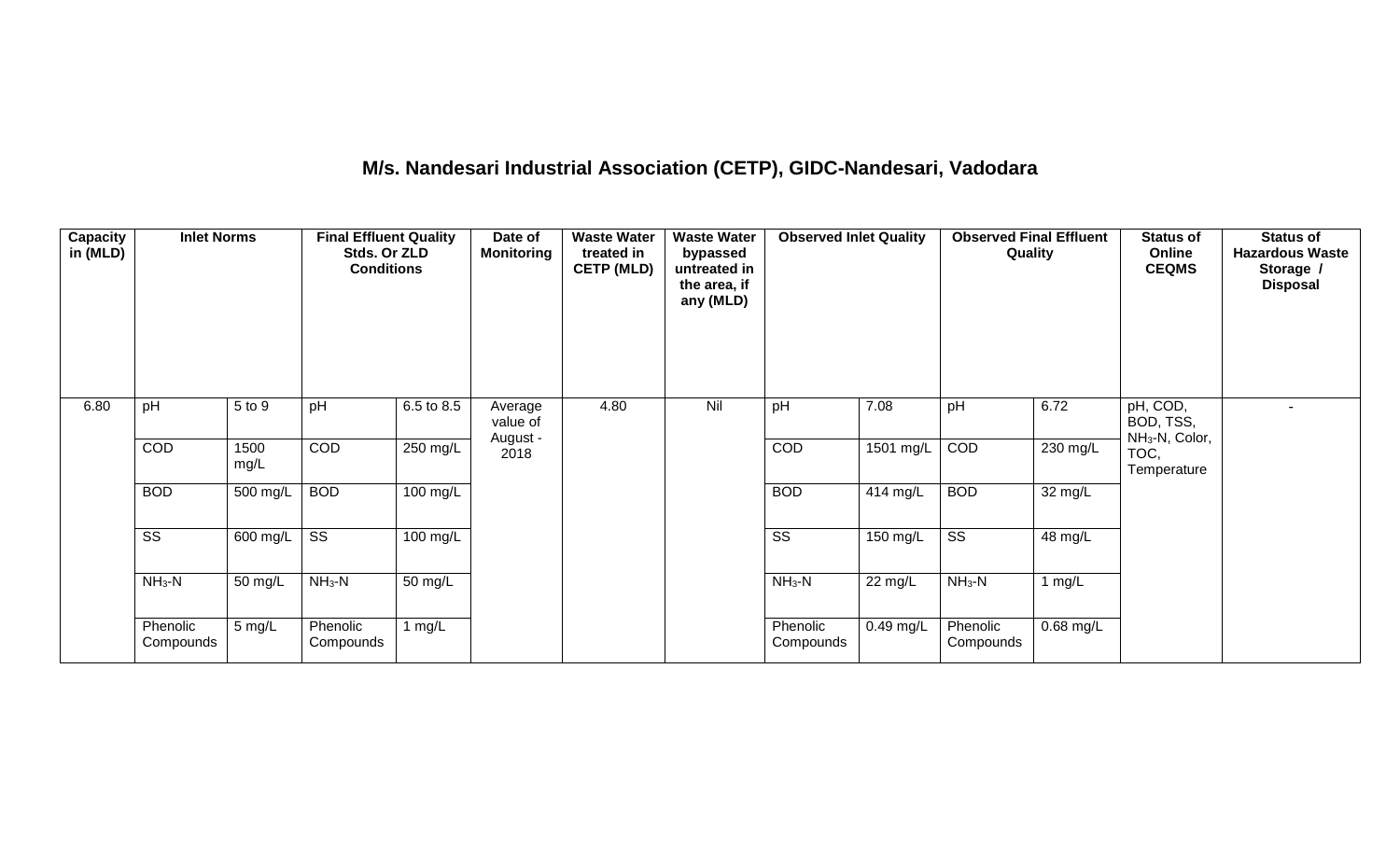# **M/s. Enviro Infrastructure Co. Ltd., Umraya (Padra), Vadodara**

| Capacity<br>in (MLD) | <b>Inlet Norms</b>     |                       | <b>Final Effluent Quality</b><br>Stds. Or ZLD<br><b>Conditions</b> |                    | Date of<br><b>Monitoring</b>    | <b>Waste Water</b><br>treated in<br><b>CETP (MLD)</b> | <b>Waste Water</b><br>bypassed<br>untreated in<br>the area, if<br>any (MLD) | <b>Observed Inlet Quality</b> |                    | <b>Observed Final Effluent</b><br>Quality |                   | <b>Status of</b><br>Online<br><b>CEQMS</b> | <b>Status of</b><br><b>Hazardous Waste</b><br>Storage /<br><b>Disposal</b> |
|----------------------|------------------------|-----------------------|--------------------------------------------------------------------|--------------------|---------------------------------|-------------------------------------------------------|-----------------------------------------------------------------------------|-------------------------------|--------------------|-------------------------------------------|-------------------|--------------------------------------------|----------------------------------------------------------------------------|
| 4.50                 | pH                     | 5 to 9                | pH                                                                 | 6.5 to 8.5         | Average<br>value of<br>August - | 1.50                                                  | Nil                                                                         | pH                            | 7.36               | pH                                        | 7.83              | pH, Flow<br>Meter, TOC,<br>TSS, Color,     |                                                                            |
|                      | COD                    | 2000<br>mg/L          | COD                                                                | 250 mg/L           | 2018                            |                                                       |                                                                             | COD                           | 297 mg/L           | COD                                       | 104 mg/L          | $NH3-N$                                    |                                                                            |
|                      | <b>BOD</b>             | 500 mg/L              | <b>BOD</b>                                                         | $100 \text{ mg/L}$ |                                 |                                                       |                                                                             | <b>BOD</b>                    | 48 mg/L            | <b>BOD</b>                                | $22 \text{ mg/L}$ |                                            |                                                                            |
|                      | $\overline{\text{ss}}$ | $\overline{600}$ mg/L | $\overline{\text{ss}}$                                             | 100 mg/L           |                                 |                                                       |                                                                             | $\overline{\text{ss}}$        | $316 \text{ mg/L}$ | $\overline{\text{ss}}$                    | 40 mg/L           |                                            |                                                                            |
|                      | $NH3-N$                | 50 mg/L               | $NH3-N$                                                            | 50 mg/L            |                                 |                                                       |                                                                             | $NH3-N$                       | $3 \text{ mg/L}$   | $NH3-N$                                   | 3 mg/L            |                                            |                                                                            |
|                      | Phenolic<br>Compounds  | 5 mg/L                | Phenolic<br>Compounds                                              | 1 mg/ $L$          |                                 |                                                       |                                                                             | Phenolic<br>Compounds         | $0.46$ mg/L        | Phenolic<br>Compounds                     | 0.66 mg/L         |                                            |                                                                            |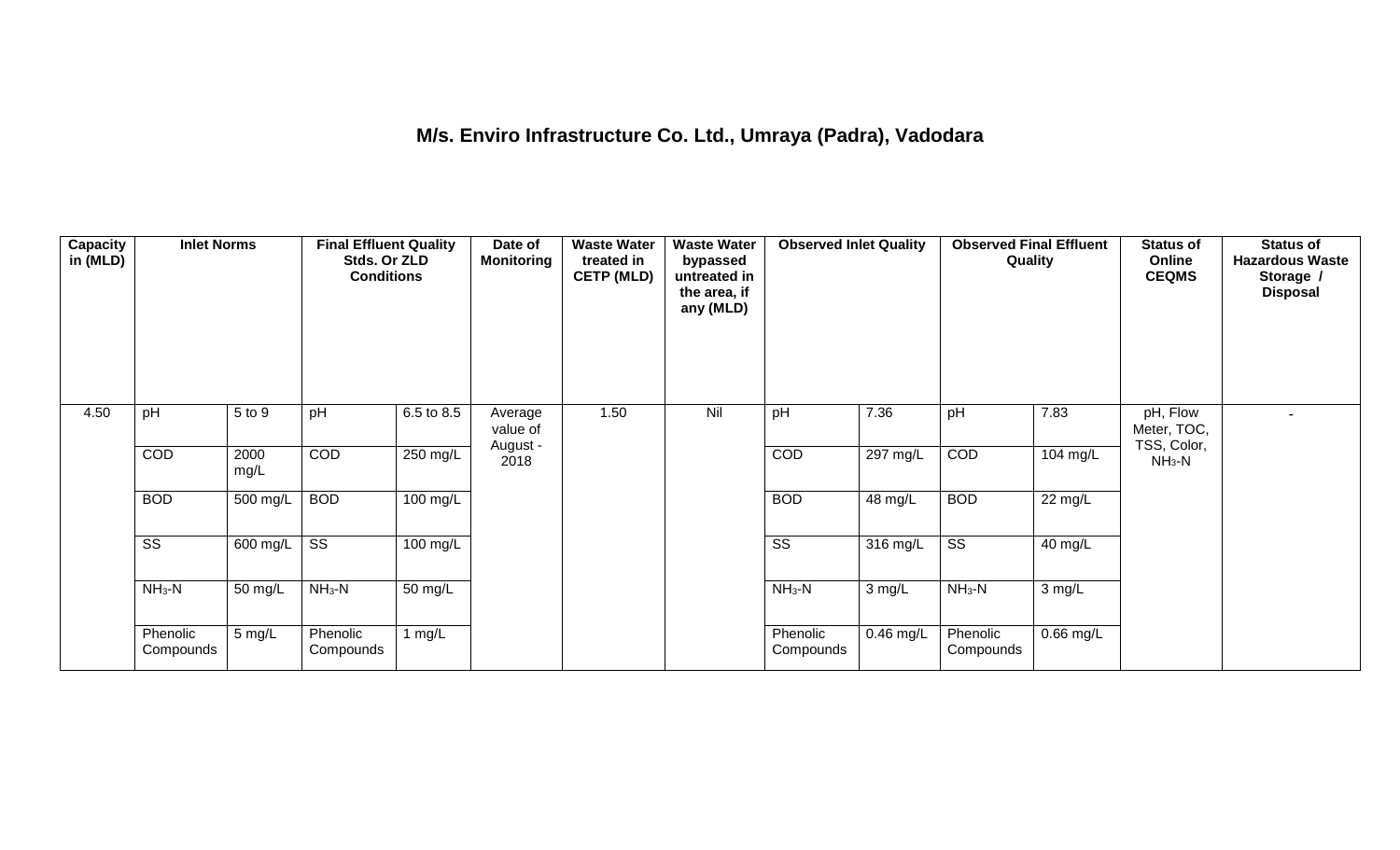#### **M/s. Enviro Technology Ltd., GIDC-Ankleshwar, Bharuch**

| <b>Capacity</b><br>in (MLD) | <b>Inlet Norms</b>                              |               | <b>Final Effluent Quality</b><br>Stds. Or ZLD<br><b>Conditions</b> |              | Date of<br><b>Monitoring</b>    | <b>Waste Water</b><br>treated in<br><b>CETP (MLD)</b> | <b>Waste Water</b><br>bypassed<br>untreated in<br>the area, if<br>any (MLD) | <b>Observed Inlet Quality</b>        |            | <b>Observed Final Effluent</b><br>Quality |             | <b>Status of</b><br>Online<br><b>CEQMS</b> | <b>Status of</b><br><b>Hazardous Waste</b><br>Storage /<br><b>Disposal</b> |
|-----------------------------|-------------------------------------------------|---------------|--------------------------------------------------------------------|--------------|---------------------------------|-------------------------------------------------------|-----------------------------------------------------------------------------|--------------------------------------|------------|-------------------------------------------|-------------|--------------------------------------------|----------------------------------------------------------------------------|
| 1.80                        | pH                                              |               | pH                                                                 | $5.5 - 8.5$  | Average<br>value of<br>August - | 1.10                                                  | Nil                                                                         | pH                                   | 7.05       | pH                                        | 7.61        | pH, Flow,<br>COD, BOD,<br>TSS, TOC         | Storage - 1 MT                                                             |
|                             | COD                                             | 11000<br>mg/L | <b>COD</b>                                                         | 1000<br>mg/L | 2018                            |                                                       |                                                                             | COD                                  | 4281 mg/L  | <b>COD</b>                                | 765 mg/L    |                                            |                                                                            |
|                             | BOD <sub>(3</sub><br>days at<br>$27^{\circ}C$ ) | 3600<br>mg/L  | BOD(3)<br>days at<br>$27^{\circ}C$ )                               | 200 mg/L     |                                 |                                                       |                                                                             | BOD(3)<br>days at<br>$27^{\circ}C$ ) | $928$ mg/L | BOD(3)<br>days at<br>$27^{\circ}C$        | 28 mg/L     |                                            |                                                                            |
|                             | $\overline{\text{ss}}$                          |               | $\overline{\text{SS}}$                                             | 100 mg/L     |                                 |                                                       |                                                                             | $\overline{\text{SS}}$               | 1866 mg/L  | $\overline{\text{ss}}$                    | 94 mg/L     |                                            |                                                                            |
|                             | $NH3-N$                                         | 100 mg/L      | $NH3-N$                                                            | 50 mg/L      |                                 |                                                       |                                                                             | $NH3-N$                              | 81 mg/L    | $NH3-N$                                   | 56 mg/L     |                                            |                                                                            |
|                             | Phenolic<br>Compounds                           | 1 $mg/L$      | Phenolic<br>Compounds                                              | 1 $mg/L$     |                                 |                                                       |                                                                             | Phenolic<br>Compounds                | 9.68 mg/L  | Phenolic<br>Compounds                     | $0.25$ mg/L |                                            |                                                                            |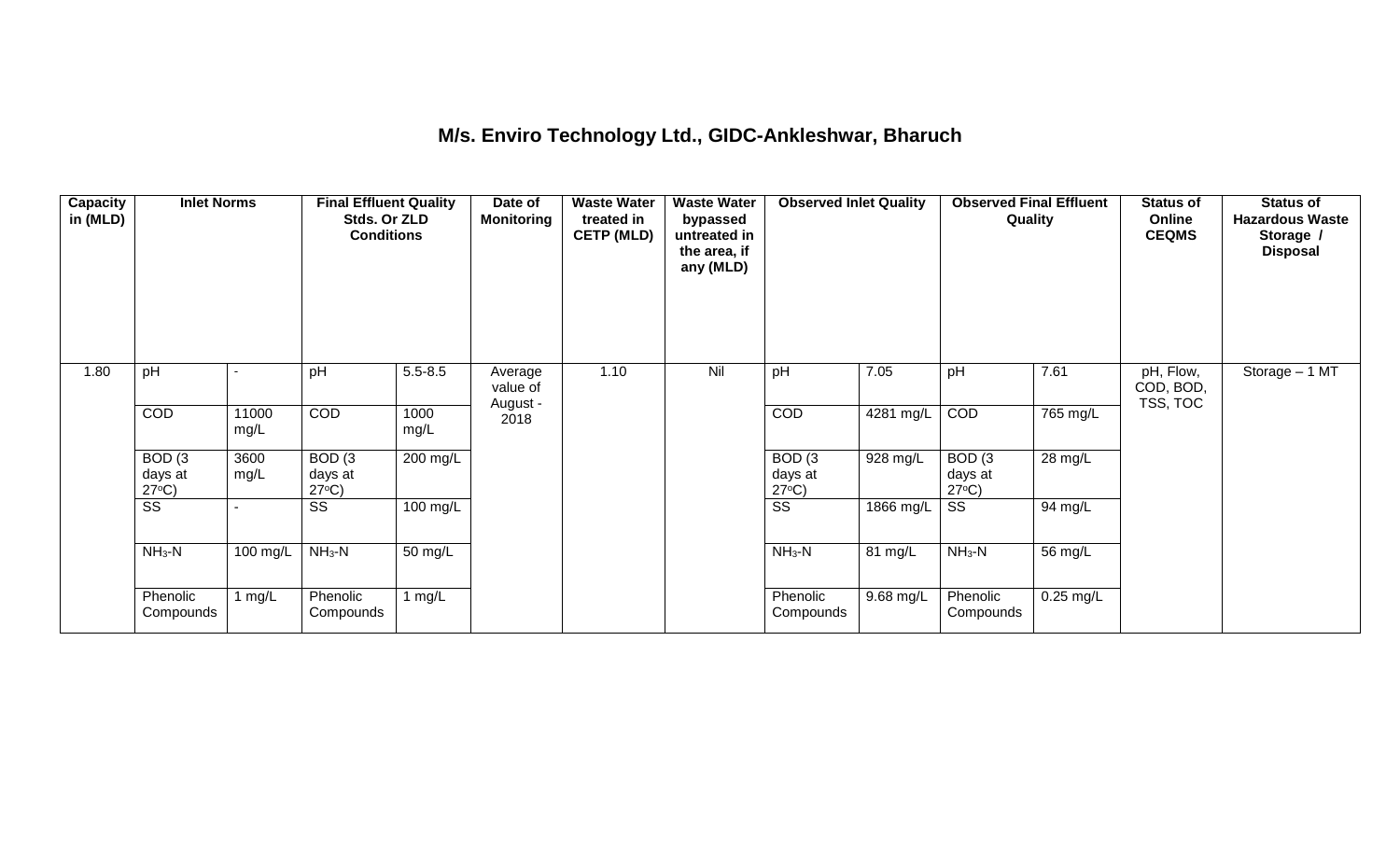#### **M/s. Narmada Clean Tech Ltd., (Bharuch Eco-Aqua Infrastructure Ltd.,) (BEAIL), Ankleshwar**

| <b>Capacity</b><br>in (MLD) | <b>Inlet Norms</b>     |              | <b>Final Effluent Quality</b><br>Stds. Or ZLD<br><b>Conditions</b> |                  | Date of<br><b>Monitoring</b>    | <b>Waste Water</b><br>treated in<br><b>CETP (MLD)</b> | <b>Waste Water</b><br>bypassed<br>untreated in<br>the area, if<br>any (MLD) | <b>Observed Inlet Quality</b> |                       | <b>Observed Final Effluent</b><br>Quality |                   | <b>Status of</b><br>Online<br><b>CEQMS</b> | <b>Status of</b><br><b>Hazardous Waste</b><br>Storage /<br><b>Disposal</b> |
|-----------------------------|------------------------|--------------|--------------------------------------------------------------------|------------------|---------------------------------|-------------------------------------------------------|-----------------------------------------------------------------------------|-------------------------------|-----------------------|-------------------------------------------|-------------------|--------------------------------------------|----------------------------------------------------------------------------|
| 40                          | pH                     | $6.5 - 8.5$  | pH                                                                 | $6-9$            | Average<br>value of<br>August - | 40                                                    | Nil                                                                         | pH                            | 7.205                 | pH                                        | 7.07              | pH, Flow<br>Meter, TOC,<br><b>TSS</b>      | Storage - 3200 MT                                                          |
|                             | COD                    | 1000<br>mg/L | COD                                                                | 500 mg/L         | 2018                            |                                                       |                                                                             | COD                           | $\overline{872}$ mg/L | COD                                       | 440 mg/L          |                                            |                                                                            |
|                             | <b>BOD</b>             | 200 mg/L     | <b>BOD</b>                                                         | 100 mg/L         |                                 |                                                       |                                                                             | <b>BOD</b>                    | 294 mg/L              | <b>BOD</b>                                | $22 \text{ mg/L}$ |                                            |                                                                            |
|                             | $\overline{\text{ss}}$ | 150 mg/L     | $\overline{\text{ss}}$                                             | $100$ mg/L       |                                 |                                                       |                                                                             | $\overline{\text{ss}}$        | 88 mg/L               | $\overline{\text{ss}}$                    | 68 mg/L           |                                            |                                                                            |
|                             | $NH3-N$                | 50 mg/L      | $NH3-N$                                                            | 50 mg/L          |                                 |                                                       |                                                                             | $NH3-N$                       | 83 mg/L               | $NH_3-N$                                  | 59 mg/L           |                                            |                                                                            |
|                             | Phenolic<br>Compounds  | 5 mg/L       | Phenolic<br>Compounds                                              | $5 \text{ mg/L}$ |                                 |                                                       |                                                                             | Phenolic<br>Compounds         | 3 mg/L                | Phenolic<br>Compounds                     | $0.35$ mg/L       |                                            |                                                                            |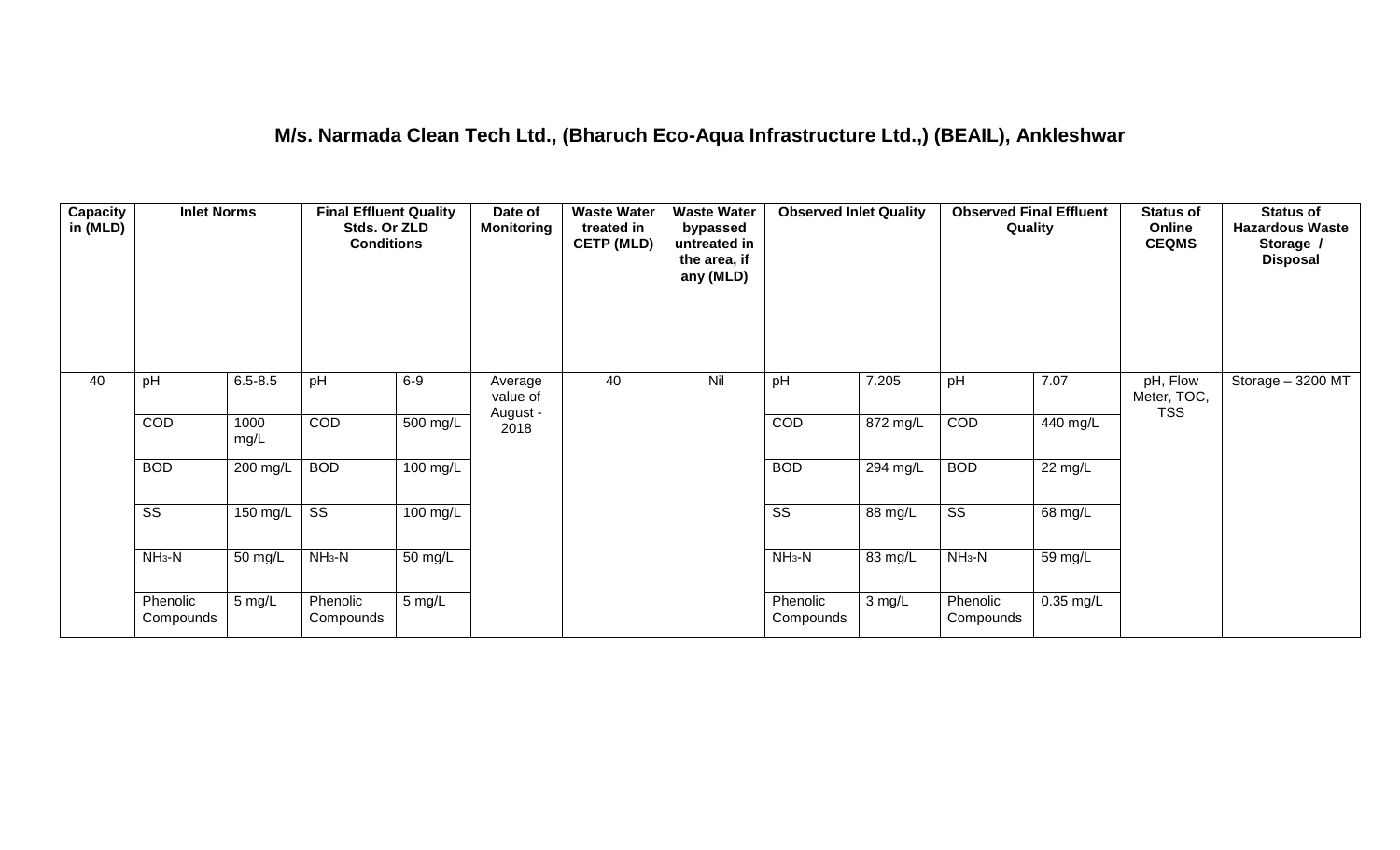### **M/s. Panoli Enviro Technology Ltd., GIDC-Panoil, Bharuch**

| <b>Capacity</b><br>in (MLD) | <b>Inlet Norms</b>     |              | <b>Final Effluent Quality</b><br>Stds. Or ZLD<br><b>Conditions</b> |                    | Date of<br><b>Monitoring</b>    | <b>Waste Water</b><br>treated in<br><b>CETP (MLD)</b> | <b>Waste Water</b><br>bypassed<br>untreated in<br>the area, if<br>any (MLD) | <b>Observed Inlet Quality</b> |           | <b>Observed Final Effluent</b><br>Quality |            | <b>Status of</b><br>Online<br><b>CEQMS</b> | <b>Status of</b><br><b>Hazardous Waste</b><br>Storage /<br><b>Disposal</b> |
|-----------------------------|------------------------|--------------|--------------------------------------------------------------------|--------------------|---------------------------------|-------------------------------------------------------|-----------------------------------------------------------------------------|-------------------------------|-----------|-------------------------------------------|------------|--------------------------------------------|----------------------------------------------------------------------------|
| 1.00                        | pH                     |              | pH                                                                 | $5.5 - 8.5$        | Average<br>value of<br>August - | 0.35                                                  | Nil                                                                         | pH                            | 6.73      | pH                                        | 7.54       | pH, Flow<br>Meter, TOC                     | Storage - 125 MT                                                           |
|                             | COD                    | 3500<br>mg/L | <b>COD</b>                                                         | 500 mg/L           | 2018                            |                                                       |                                                                             | COD                           | 3644 mg/L | COD                                       | 861 mg/L   |                                            |                                                                            |
|                             | <b>BOD</b>             | 1000<br>mg/L | <b>BOD</b>                                                         | $100 \text{ mg/L}$ |                                 |                                                       |                                                                             | <b>BOD</b>                    | 999 mg/L  | <b>BOD</b>                                | 29 mg/L    |                                            |                                                                            |
|                             | $\overline{\text{SS}}$ |              | SS                                                                 | 100 mg/L           |                                 |                                                       |                                                                             | $\overline{\text{ss}}$        | 470 mg/L  | $\overline{\text{SS}}$                    | 58 mg/L    |                                            |                                                                            |
|                             | $NH3-N$                | 100 mg/L     | $NH3-N$                                                            | 50 mg/L            |                                 |                                                       |                                                                             | $NH3-N$                       | 93 mg/L   | $NH3-N$                                   | 45 mg/L    |                                            |                                                                            |
|                             | Phenolic<br>Compounds  | 1 $mg/L$     | Phenolic<br>Compounds                                              | 1 $mg/L$           |                                 |                                                       |                                                                             | Phenolic<br>Compounds         | 4.51 mg/L | Phenolic<br>Compounds                     | 0.405 mg/L |                                            |                                                                            |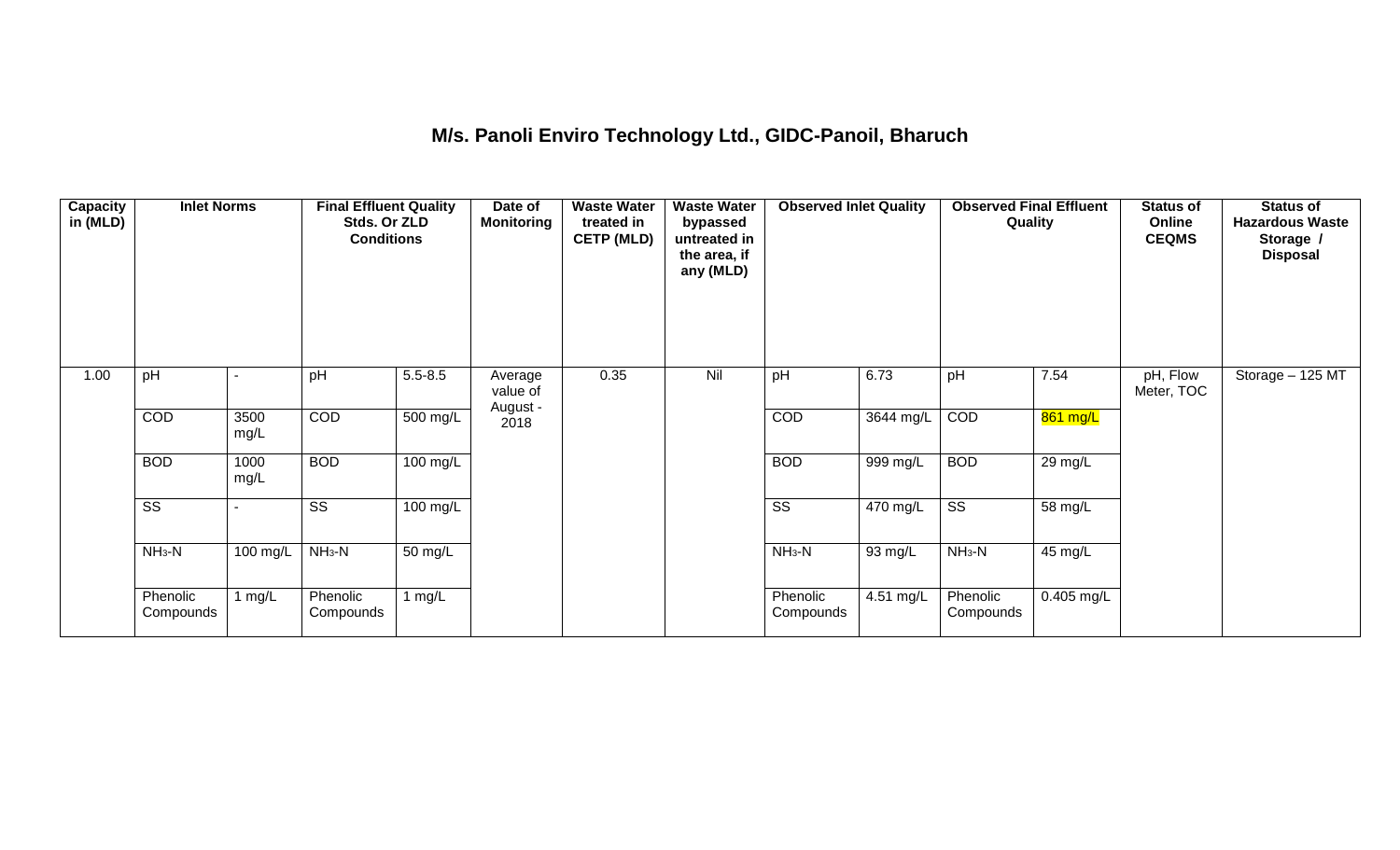#### **M/s. Globe Enviro Care Ltd. [chemical units], GIDC-Sachin, Surat**

| Capacity<br>in (MLD) | <b>Inlet Norms</b>     |              | <b>Final Effluent Quality</b><br>Stds. Or ZLD<br><b>Conditions</b> |                      | Date of<br><b>Monitoring</b>    | <b>Waste Water</b><br>treated in<br><b>CETP (MLD)</b> | <b>Waste Water</b><br>bypassed<br>untreated in<br>the area, if<br>any (MLD) | <b>Observed Inlet Quality</b> |             | <b>Observed Final Effluent</b><br>Quality |             | <b>Status of</b><br>Online<br><b>CEQMS</b> | <b>Status of</b><br><b>Hazardous Waste</b><br>Storage /<br><b>Disposal</b> |
|----------------------|------------------------|--------------|--------------------------------------------------------------------|----------------------|---------------------------------|-------------------------------------------------------|-----------------------------------------------------------------------------|-------------------------------|-------------|-------------------------------------------|-------------|--------------------------------------------|----------------------------------------------------------------------------|
| 0.50                 | pH                     | 6.5 to 8.5   | pH                                                                 | 6.5 to 8.5           | Average<br>value of<br>August - | 0.35                                                  | Nil                                                                         | pH                            | 7.48        | pH                                        | 7.07        | pH, TOC,<br>TSS, Flow<br>meter             | Storage - 31 MT                                                            |
|                      | COD                    | 3000<br>mg/L | COD                                                                | 250 mg/L             | 2018                            |                                                       |                                                                             | COD                           | 1116 mg/L   | COD                                       | 240 mg/L    |                                            |                                                                            |
|                      | <b>BOD</b>             | 1200<br>mg/L | <b>BOD</b>                                                         | $\overline{30}$ mg/L |                                 |                                                       |                                                                             | <b>BOD</b>                    | 290 mg/L    | <b>BOD</b>                                | 28 mg/L     |                                            |                                                                            |
|                      | $\overline{\text{ss}}$ | 300 mg/L     | $\overline{\text{ss}}$                                             | $100 \text{ mg/L}$   |                                 |                                                       |                                                                             | $\overline{\text{ss}}$        | 342 mg/L    | $\overline{\text{ss}}$                    | 94 mg/L     |                                            |                                                                            |
|                      | $NH3-N$                | 50 mg/L      | $NH3-N$                                                            | 50 mg/L              |                                 |                                                       |                                                                             | $NH3-N$                       | 197 mg/L    | $NH3-N$                                   | 45 mg/L     |                                            |                                                                            |
|                      | Phenolic<br>Compounds  | 1 mg/L       | Phenolic<br>Compounds                                              | 1 $mg/L$             |                                 |                                                       |                                                                             | Phenolic<br>Compounds         | $0.59$ mg/L | Phenolic<br>Compounds                     | $0.39$ mg/L |                                            |                                                                            |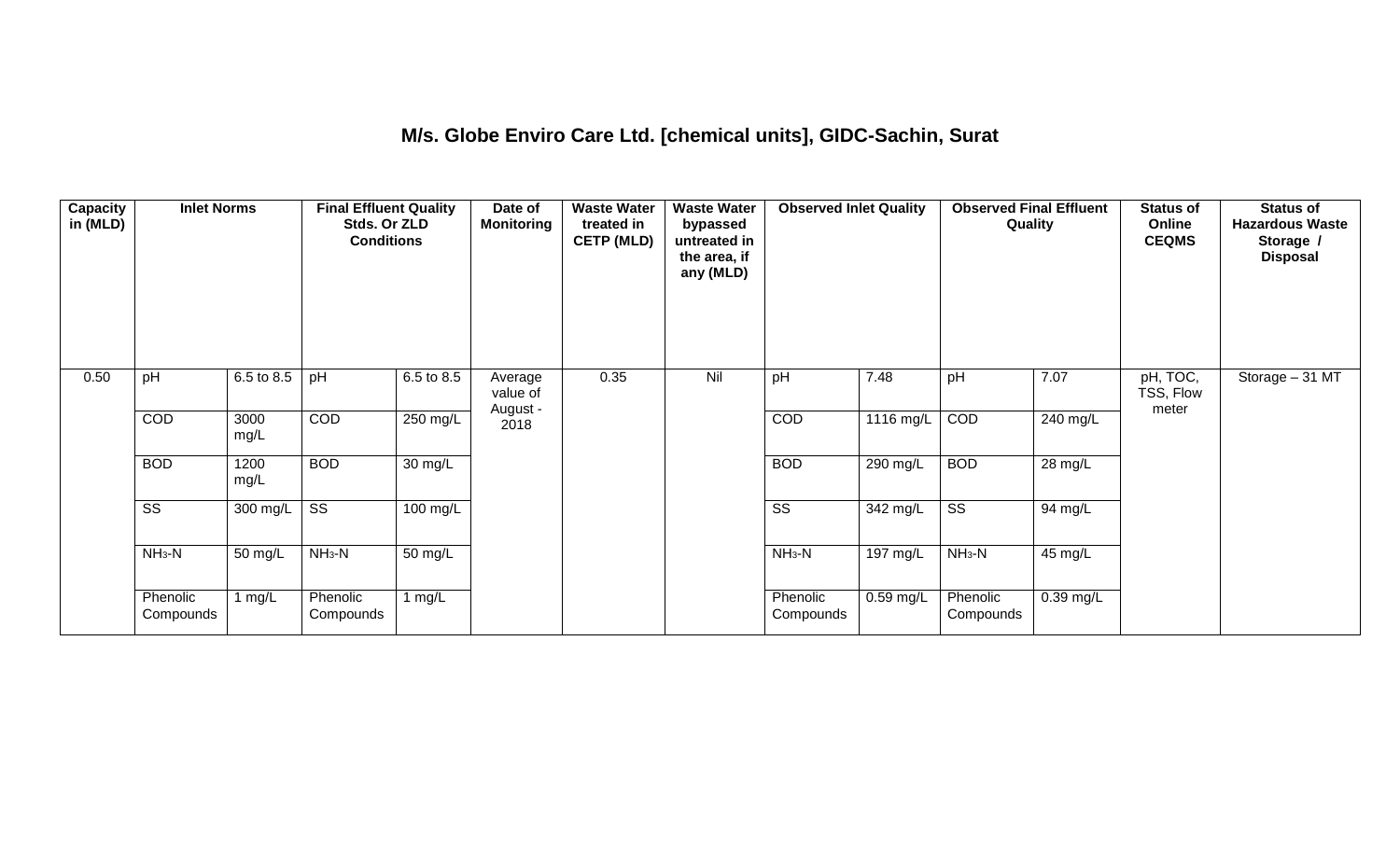#### **M/s. Sachin Infra Environment Ltd., GIDC-Sachin, Surat**

| <b>Capacity</b><br>in (MLD) | <b>Inlet Norms</b>     |                         | <b>Final Effluent Quality</b><br>Stds. Or ZLD<br><b>Conditions</b> |             | Date of<br><b>Monitoring</b>    | <b>Waste Water</b><br>treated in<br><b>CETP (MLD)</b> | <b>Waste Water</b><br>bypassed<br>untreated in<br>the area, if<br>any (MLD) | <b>Observed Inlet Quality</b> |                        | <b>Observed Final Effluent</b><br>Quality |                       | <b>Status of</b><br>Online<br><b>CEQMS</b> | <b>Status of</b><br><b>Hazardous Waste</b><br>Storage /<br><b>Disposal</b> |
|-----------------------------|------------------------|-------------------------|--------------------------------------------------------------------|-------------|---------------------------------|-------------------------------------------------------|-----------------------------------------------------------------------------|-------------------------------|------------------------|-------------------------------------------|-----------------------|--------------------------------------------|----------------------------------------------------------------------------|
| 50                          | pH                     | <b>Not</b><br>Furnished | pH                                                                 | $6.5 - 8.5$ | Average<br>value of<br>August - | 40                                                    | Nil                                                                         | pH                            | 6.9                    | pH                                        | 7.40                  | pH, Flow<br>Meter, TOC                     | Storage - 1200 MT                                                          |
|                             | COD                    | 1000<br>mg/L            | <b>COD</b>                                                         | 250 mg/L    | 2018                            |                                                       |                                                                             | COD                           | $\overline{12}30$ mg/L | COD                                       | $\overline{237}$ mg/L |                                            |                                                                            |
|                             | <b>BOD</b>             | 400 mg/L                | <b>BOD</b>                                                         | 30 mg/L     |                                 |                                                       |                                                                             | <b>BOD</b>                    | 305 mg/L               | <b>BOD</b>                                | 26 mg/L               |                                            |                                                                            |
|                             | $\overline{\text{ss}}$ | 300 mg/L                | $\overline{\text{SS}}$                                             | 100 mg/L    |                                 |                                                       |                                                                             | $\overline{\text{SS}}$        | 220 mg/L               | $\overline{\text{ss}}$                    | 106 mg/L              |                                            |                                                                            |
|                             | $NH3-N$                | 50 mg/L                 | $NH3-N$                                                            | 50 mg/L     |                                 |                                                       |                                                                             | $NH3-N$                       | 20 mg/L                | $NH3-N$                                   | 14 mg/L               |                                            |                                                                            |
|                             | Phenolic<br>Compounds  | 1 $mg/L$                | Phenolic<br>Compounds                                              | 01 mg/L     |                                 |                                                       |                                                                             | Phenolic<br>Compounds         | $0.51$ mg/L            | Phenolic<br>Compounds                     | $0.27$ mg/L           |                                            |                                                                            |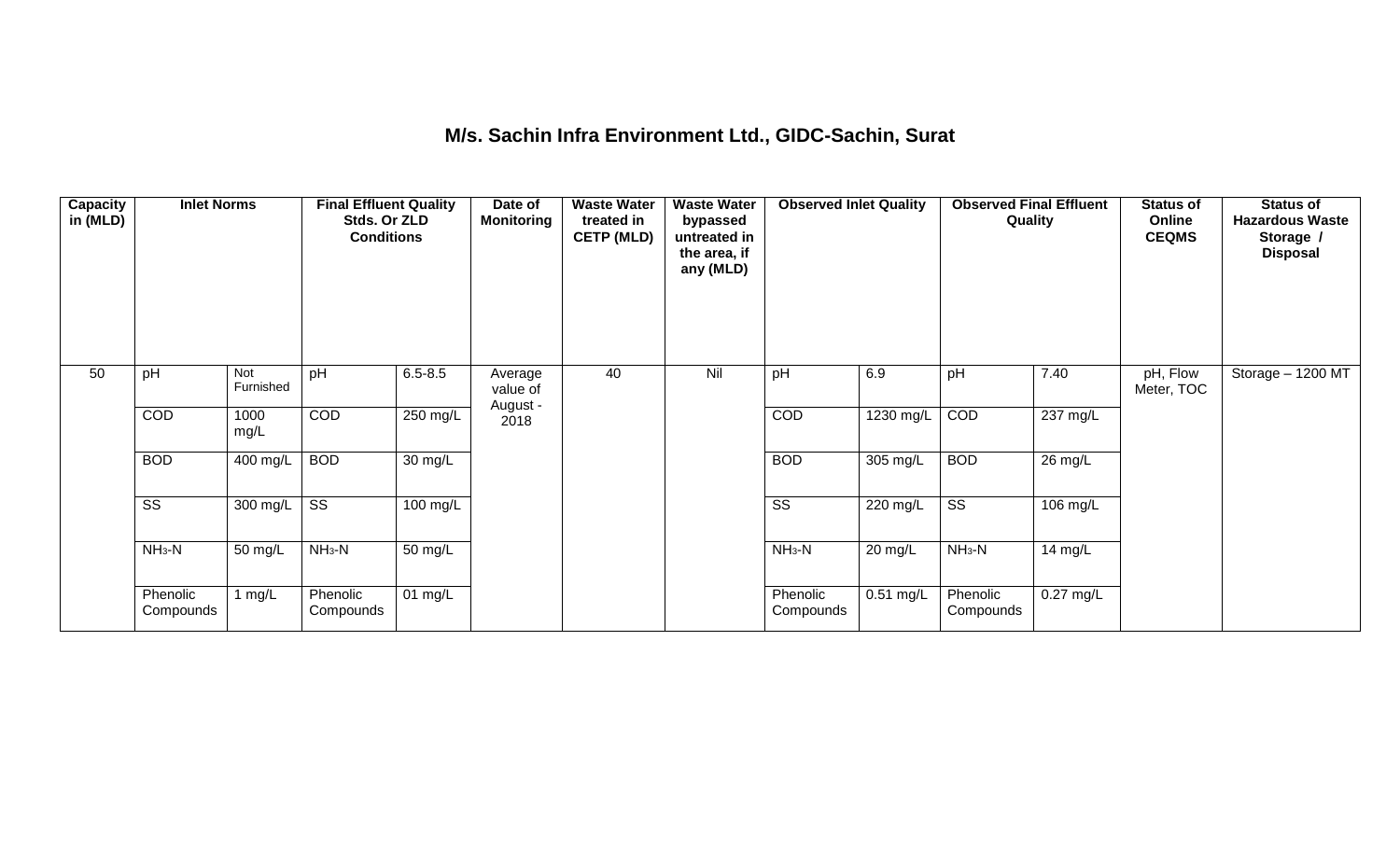### **M/s. Palsana Enviro Protection Ltd., (PEPL), Kadodara, Surat**

| Capacity<br>in (MLD) | <b>Inlet Norms</b>     |              | <b>Final Effluent Quality</b><br>Stds. Or ZLD<br><b>Conditions</b> |                    | Date of<br><b>Monitoring</b> | <b>Waste Water</b><br>treated in<br><b>CETP (MLD)</b> | <b>Waste Water</b><br>bypassed<br>untreated in<br>the area, if<br>any (MLD) | <b>Observed Inlet Quality</b> |             | <b>Observed Final Effluent</b><br>Quality |                       | <b>Status of</b><br>Online<br><b>CEQMS</b> | <b>Status of</b><br><b>Hazardous Waste</b><br>Storage /<br><b>Disposal</b> |
|----------------------|------------------------|--------------|--------------------------------------------------------------------|--------------------|------------------------------|-------------------------------------------------------|-----------------------------------------------------------------------------|-------------------------------|-------------|-------------------------------------------|-----------------------|--------------------------------------------|----------------------------------------------------------------------------|
| 100                  | pH                     | 6.5 to 8.5   | pH                                                                 | 6.5 to 8.5         | Average<br>value of          | 95                                                    | Nil                                                                         | pH                            | 7.26        | pH                                        | 7.47                  | pH, Flow<br>Meter, COD,                    | Storage- 563 MT                                                            |
|                      | COD                    | 1000<br>mg/L | COD                                                                | 250 mg/L           | August-<br>2018              |                                                       |                                                                             | COD                           | 1491 mg/L   | COD                                       | $\overline{282}$ mg/L | BOD, TSS                                   | Disposal - 58 MT                                                           |
|                      | <b>BOD</b>             | 400 mg/L     | <b>BOD</b>                                                         | $30 \text{ mg/L}$  |                              |                                                       |                                                                             | <b>BOD</b>                    | 339 mg/L    | <b>BOD</b>                                | 29 mg/L               |                                            |                                                                            |
|                      | $\overline{\text{ss}}$ | 300 mg/L     | $\overline{\text{ss}}$                                             | $100 \text{ mg/L}$ |                              |                                                       |                                                                             | $\overline{\text{ss}}$        | 254 mg/L    | $\overline{\text{ss}}$                    | 93 mg/L               |                                            |                                                                            |
|                      | $NH3-N$                | 50 mg/L      | $NH3-N$                                                            | 50 mg/L            |                              |                                                       |                                                                             | $NH3-N$                       | 42 mg/L     | $NH_3-N$                                  | $25 \text{ mg/L}$     |                                            |                                                                            |
|                      | Phenolic<br>Compounds  | 1 $mg/L$     | Phenolic<br>Compounds                                              | 1 $mg/L$           |                              |                                                       |                                                                             | Phenolic<br>Compounds         | $0.10$ mg/L | Phenolic<br>Compounds                     | $0.06$ mg/L           |                                            |                                                                            |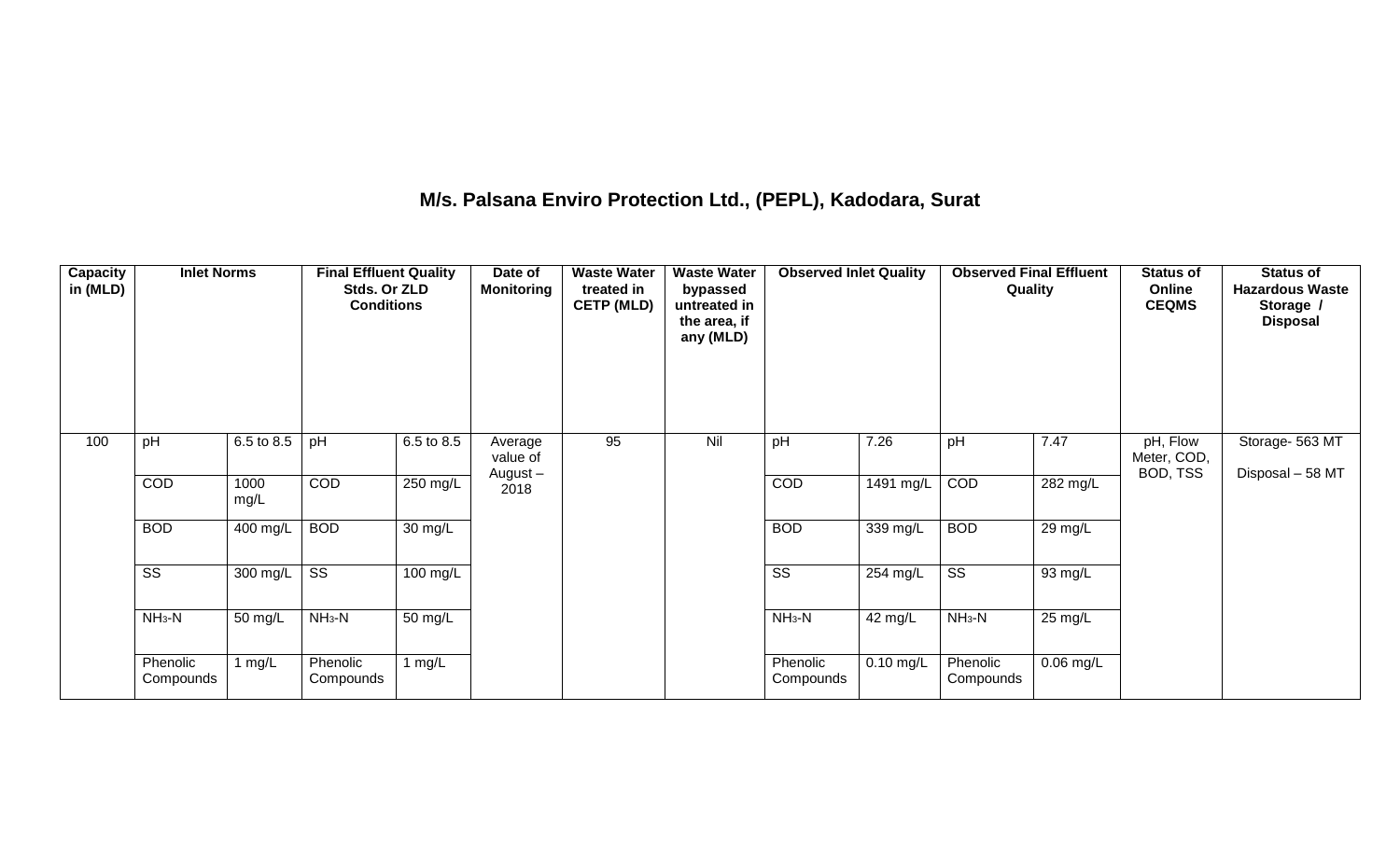#### **M/s. Pandesara Infrastructure Ltd., GIDC-Pandesara, Surat**

| <b>Capacity</b><br>in (MLD) | <b>Inlet Norms</b>     |                                 | <b>Final Effluent Quality</b><br>Stds. Or ZLD<br><b>Conditions</b> |             | Date of<br><b>Monitoring</b>    | <b>Waste Water</b><br>treated in<br><b>CETP (MLD)</b> | <b>Waste Water</b><br>bypassed<br>untreated in<br>the area, if<br>any (MLD) | <b>Observed Inlet Quality</b> |                        | <b>Observed Final Effluent</b><br>Quality |             | <b>Status of</b><br>Online<br><b>CEQMS</b> | <b>Status of</b><br><b>Hazardous Waste</b><br>Storage /<br><b>Disposal</b> |
|-----------------------------|------------------------|---------------------------------|--------------------------------------------------------------------|-------------|---------------------------------|-------------------------------------------------------|-----------------------------------------------------------------------------|-------------------------------|------------------------|-------------------------------------------|-------------|--------------------------------------------|----------------------------------------------------------------------------|
| 100                         | pH                     | $6.5 - 8.5$                     | pH                                                                 | $6.5 - 8.5$ | Average<br>value of<br>August - | 88                                                    | Nil                                                                         | pH                            | 7.25                   | pH                                        | 7.48        | pH, Flow<br>Meter, TOC,<br>COD             | Storage - 3100 MT<br>Disposal - 1085                                       |
|                             | COD                    | 1000<br>mg/L                    | <b>COD</b>                                                         | $250$ mg/L  | 2018                            |                                                       |                                                                             | COD                           | $\overline{1280}$ mg/L | COD                                       | $260$ mg/L  |                                            | <b>MT</b>                                                                  |
|                             | <b>BOD</b>             | 400 mg/L                        | <b>BOD</b>                                                         | 30 mg/L     |                                 |                                                       |                                                                             | <b>BOD</b>                    | 363 mg/L               | <b>BOD</b>                                | 26 mg/L     |                                            |                                                                            |
|                             | $\overline{\text{ss}}$ | 300 mg/L $\overline{\text{SS}}$ |                                                                    | 100 mg/L    |                                 |                                                       |                                                                             | $\overline{\text{ss}}$        | 290 mg/L               | $\overline{\text{ss}}$                    | 46 mg/L     |                                            |                                                                            |
|                             | $NH3-N$                | 50 mg/L                         | $NH3-N$                                                            | 50 mg/L     |                                 |                                                       |                                                                             | $NH3-N$                       | 33 mg/L                | $NH_3-N$                                  | 20 mg/L     |                                            |                                                                            |
|                             | Phenolic<br>Compounds  | 01 mg/L                         | Phenolic<br>Compounds                                              | 01 mg/L     |                                 |                                                       |                                                                             | Phenolic<br>Compounds         | 0.08 mg/L              | Phenolic<br>Compounds                     | $0.12$ mg/L |                                            |                                                                            |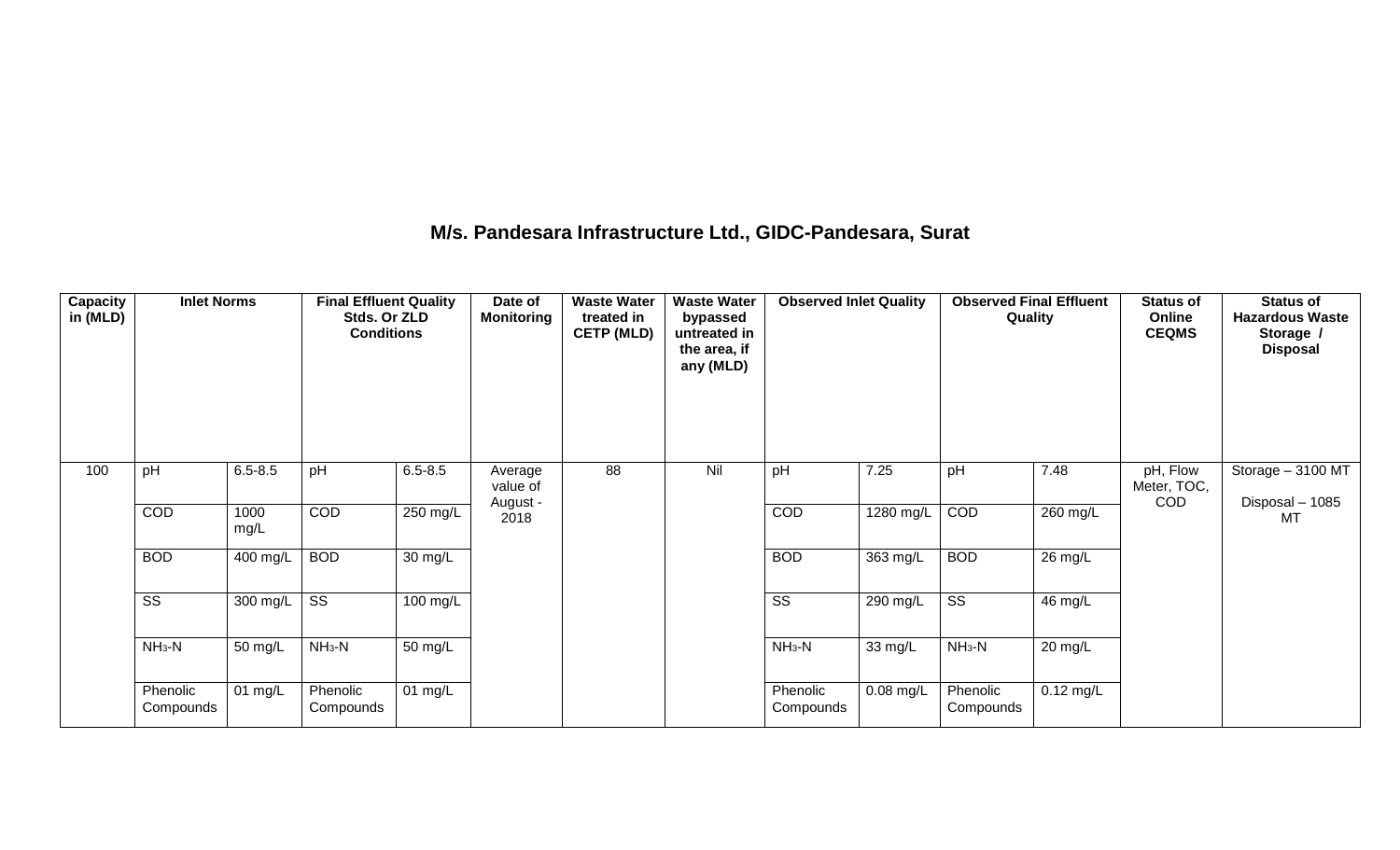### **M/s. Gujarat Eco Textile Park Pvt Ltd, Palsana, Surat**

| <b>Capacity</b><br>in (MLD) | <b>Inlet Norms</b>     |                       | <b>Final Effluent Quality</b><br>Stds. Or ZLD<br><b>Conditions</b> |                       | Date of<br><b>Monitoring</b>   | <b>Waste Water</b><br>treated in<br><b>CETP (MLD)</b> | <b>Waste Water</b><br>bypassed<br>untreated in<br>the area, if<br>any (MLD) | <b>Observed Inlet Quality</b> |                     | <b>Observed Final Effluent</b><br>Quality |                      | <b>Status of</b><br>Online<br><b>CEQMS</b> | <b>Status of</b><br><b>Hazardous Waste</b><br>Storage /<br><b>Disposal</b> |
|-----------------------------|------------------------|-----------------------|--------------------------------------------------------------------|-----------------------|--------------------------------|-------------------------------------------------------|-----------------------------------------------------------------------------|-------------------------------|---------------------|-------------------------------------------|----------------------|--------------------------------------------|----------------------------------------------------------------------------|
| 60                          | pH                     | $6.5 - 8.5$           | pH                                                                 | 6.5 to 8.5            | Average<br>value of<br>August- | 35                                                    | Nil                                                                         | pH                            | 7.58                | pH                                        | 7.41                 | pH, Flow<br>Meter, COD<br>Meter            | Storage - 315 MT                                                           |
|                             | COD                    | 1000<br>mg/L          | <b>COD</b>                                                         | $250$ mg/L            | 2018                           |                                                       |                                                                             | COD                           | $1125 \text{ mg/L}$ | COD                                       | $230$ mg/L           | including<br><b>TOC</b>                    |                                                                            |
|                             | <b>BOD</b>             | 400 mg/L              | <b>BOD</b>                                                         | $100 \text{ mg/L}$    |                                |                                                       |                                                                             | <b>BOD</b>                    | 286 mg/L            | <b>BOD</b>                                | $\overline{28}$ mg/L |                                            |                                                                            |
|                             | $\overline{\text{ss}}$ | $300 \text{ mg/L}$ SS |                                                                    | $\overline{<}60$ mg/L |                                |                                                       |                                                                             | $\overline{\text{ss}}$        | 176 mg/L            | $\overline{\text{ss}}$                    | 52 mg/L              |                                            |                                                                            |
|                             | $NH3-N$                | 50 mg/L               | $NH3-N$                                                            | 50 mg/L               |                                |                                                       |                                                                             | $NH3-N$                       | $21 \text{ mg/L}$   | $NH3-N$                                   | 11 $mg/L$            |                                            |                                                                            |
|                             | Phenolic<br>Compounds  |                       | Phenolic<br>Compounds                                              | 1 mg/L                |                                |                                                       |                                                                             | Phenolic<br>Compounds         | 0.67 mg/L           | Phenolic<br>Compounds                     | 0.37 mg/L            |                                            |                                                                            |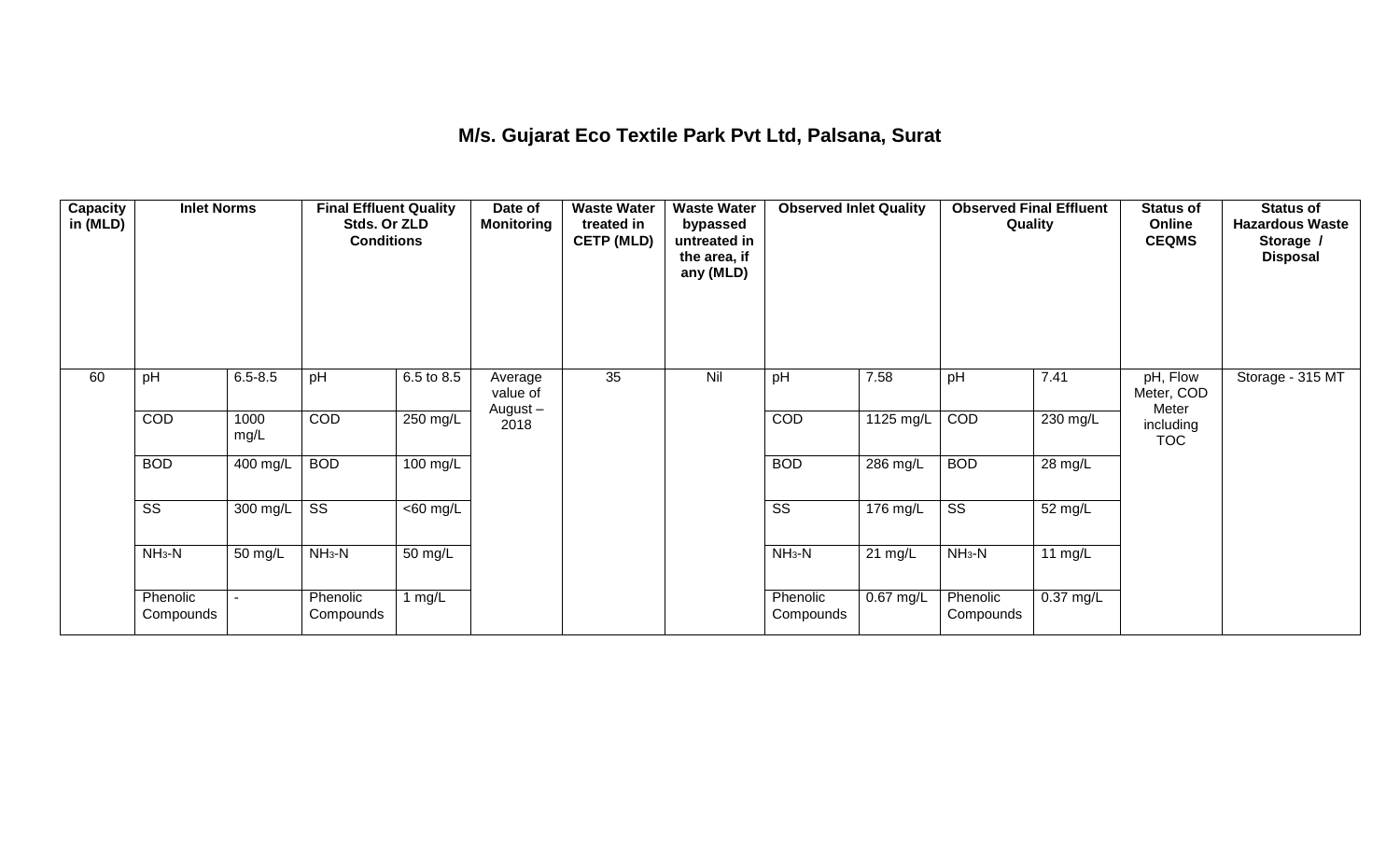#### **M/s. Fairdeal Textile Parks Pvt. Ltd, Kosamaba, Surat**

| <b>Capacity</b><br>in (MLD) | <b>Inlet Norms</b>     |          | <b>Final Effluent Quality</b><br>Stds. Or ZLD<br><b>Conditions</b> |                      | Date of<br><b>Monitoring</b> | <b>Waste Water</b><br>treated in<br><b>CETP (MLD)</b> | <b>Waste Water</b><br>bypassed<br>untreated in<br>the area, if<br>any (MLD) | Ob<br>served Inlet Quality |                       | <b>Observed Final Effluent</b> | Quality           | <b>Status of</b><br>Online<br><b>CEQMS</b> | <b>Status of</b><br><b>Hazardous Waste</b><br>Storage /<br><b>Disposal</b> |
|-----------------------------|------------------------|----------|--------------------------------------------------------------------|----------------------|------------------------------|-------------------------------------------------------|-----------------------------------------------------------------------------|----------------------------|-----------------------|--------------------------------|-------------------|--------------------------------------------|----------------------------------------------------------------------------|
| 2.25                        | pH                     |          | pH                                                                 | 6.5 to 8.5           | Average<br>value of          | 1.00                                                  | Nil                                                                         | pH                         | 6.74                  | pH                             | 8.12              | pH, Flow<br>Meter                          | Storage - 2 MT<br>Disposal - 6 MT                                          |
|                             | COD                    | 500 mg/L | COD                                                                | $100 \text{ mg/L}$   | August -<br>2018             |                                                       |                                                                             | COD                        | 441 mg/L              | COD                            | 89 mg/L           |                                            |                                                                            |
|                             | <b>BOD</b>             | 200 mg/L | <b>BOD</b>                                                         | $\overline{30}$ mg/L |                              |                                                       |                                                                             | <b>BOD</b>                 | 94 mg/L               | <b>BOD</b>                     | $21 \text{ mg/L}$ |                                            |                                                                            |
|                             | $\overline{\text{ss}}$ |          | $\overline{\text{ss}}$                                             | $\overline{60}$ mg/L |                              |                                                       |                                                                             | $\overline{\text{ss}}$     | $\overline{122}$ mg/L | $\overline{\text{ss}}$         | 36 mg/L           |                                            |                                                                            |
|                             | $NH3-N$                | ٠        | $NH3-N$                                                            | $\overline{50}$ mg/L |                              |                                                       |                                                                             | $NH3-N$                    | $\blacksquare$        | $NH3-N$                        | $\sim$            |                                            |                                                                            |
|                             | Phenolic<br>Compounds  |          | Phenolic<br>Compounds                                              | 1 $mg/L$             |                              |                                                       |                                                                             | Phenolic<br>Compounds      | $0.07$ mg/L           | Phenolic<br>Compounds          | $0.06$ mg/L       |                                            |                                                                            |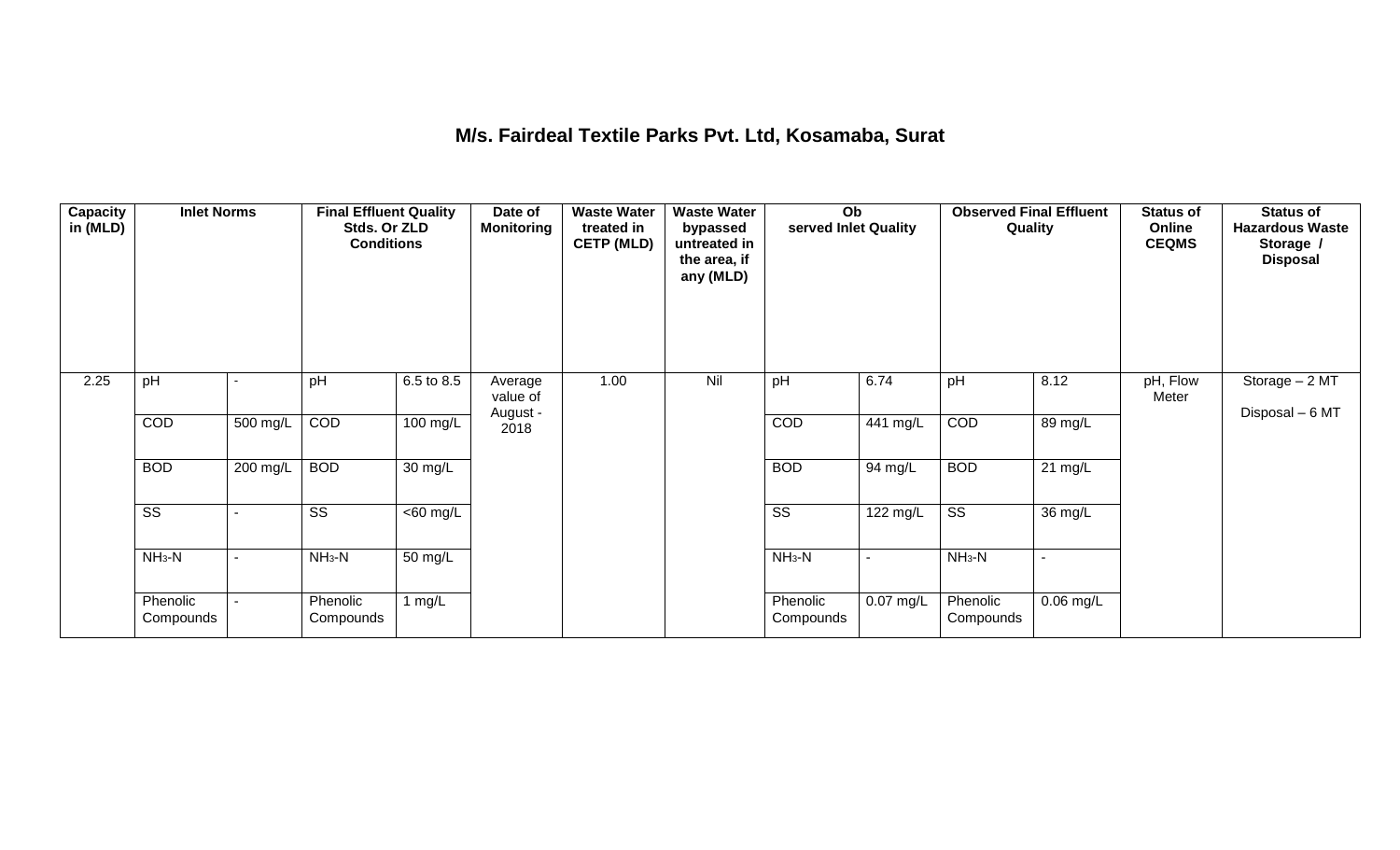| M/s. New Palsana Industrial Co. Op. Society Ltd., Palsana, Surat |  |  |  |
|------------------------------------------------------------------|--|--|--|
|------------------------------------------------------------------|--|--|--|

| <b>Capacity</b><br>in (MLD) | <b>Inlet Norms</b>     |              | <b>Final Effluent Quality</b><br>Stds. Or ZLD<br><b>Conditions</b> |                      | Date of<br><b>Monitoring</b> | <b>Waste Water</b><br>treated in<br><b>CETP (MLD)</b> | <b>Waste Water</b><br>bypassed<br>untreated in<br>the area, if<br>any (MLD) | <b>Observed Inlet Quality</b> |             | <b>Observed Final Effluent</b><br>Quality |                      | <b>Status of</b><br>Online<br><b>CEQMS</b> | <b>Status of</b><br><b>Hazardous Waste</b><br>Storage /<br><b>Disposal</b> |
|-----------------------------|------------------------|--------------|--------------------------------------------------------------------|----------------------|------------------------------|-------------------------------------------------------|-----------------------------------------------------------------------------|-------------------------------|-------------|-------------------------------------------|----------------------|--------------------------------------------|----------------------------------------------------------------------------|
| 45                          | pH                     | $6.5 - 8.5$  | pH                                                                 | $6.5 - 8.5$          | Average<br>value of          | $\overline{22}$                                       | Nil                                                                         | pH                            | 7.64        | pH                                        | 8.18                 | pH, Flow<br>meter, COD,<br>BOD, TSS        | Storage - 300 MT                                                           |
|                             | COD                    | 1000<br>mg/L | COD                                                                | 250 mg/L             | August -<br>2018             |                                                       |                                                                             | COD                           | 960 mg/L    | COD                                       | 136 mg/L             |                                            |                                                                            |
|                             | <b>BOD</b>             | $400$ mg/L   | <b>BOD</b>                                                         | $\overline{30}$ mg/L |                              |                                                       |                                                                             | <b>BOD</b>                    | $270$ mg/L  | <b>BOD</b>                                | $25 \,\mathrm{mg/L}$ |                                            |                                                                            |
|                             | $\overline{\text{ss}}$ | 300 mg/L     | $\overline{\text{ss}}$                                             | <60 mg/L             |                              |                                                       |                                                                             | $\overline{\text{ss}}$        | 333 mg/L    | $\overline{\text{SS}}$                    | 26 mg/L              |                                            |                                                                            |
|                             | $NH3-N$                | 50 mg/L      | $NH3-N$                                                            | 50 mg/L              |                              |                                                       |                                                                             | $NH_3-N$                      | 24 mg/L     | $NH3-N$                                   | 11 $mg/L$            |                                            |                                                                            |
|                             | Phenolic<br>Compounds  | 1 $mg/L$     | Phenolic<br>Compounds                                              | 1 $mg/L$             |                              |                                                       |                                                                             | Phenolic<br>Compounds         | $0.56$ mg/L | Phenolic<br>Compounds                     | $0.29$ mg/L          |                                            |                                                                            |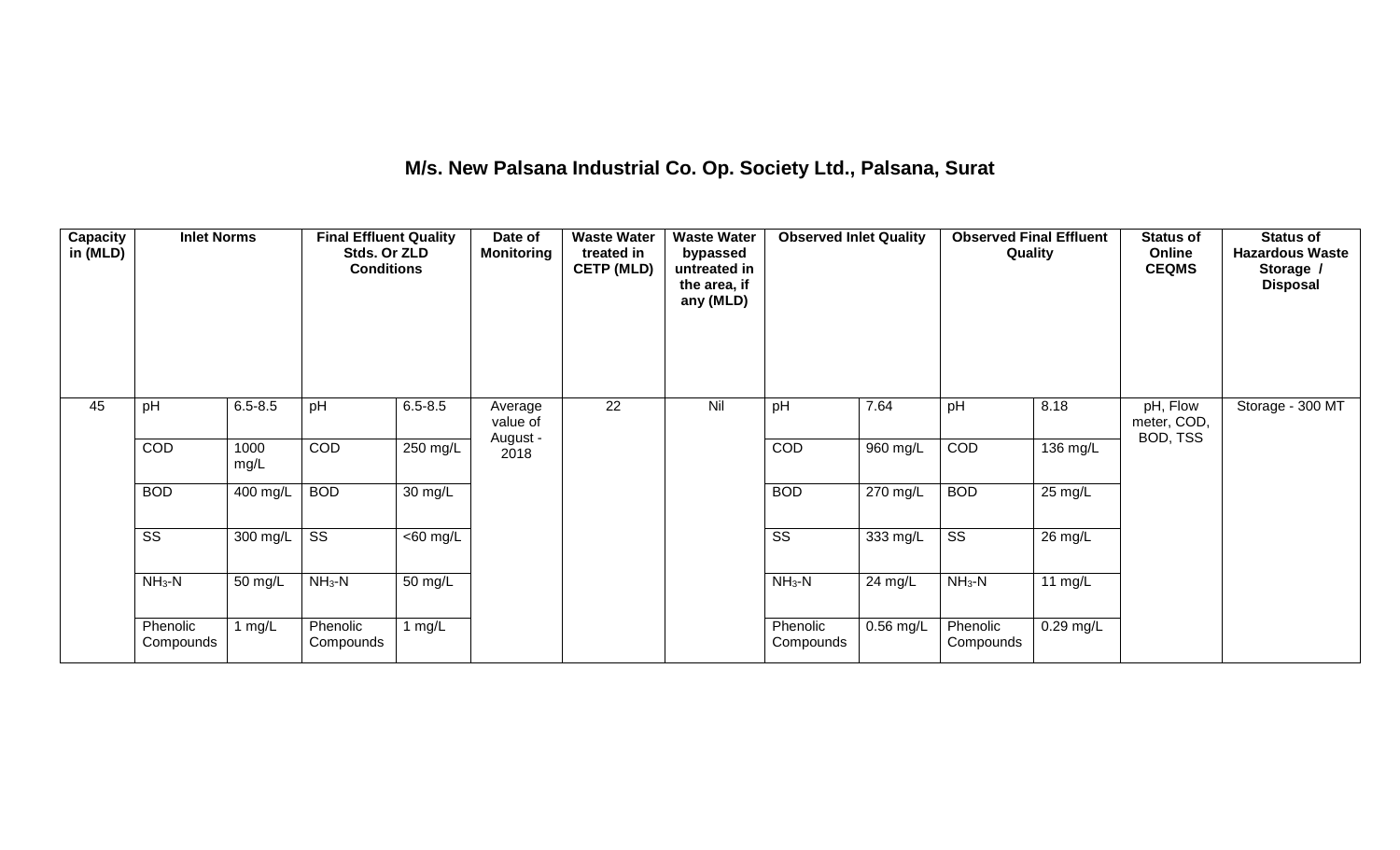### **M/s. Vapi Waste & Effluent Management Co. Ltd, Vapi**

| Capacity<br>in (MLD) | <b>Inlet Norms</b>     |              | <b>Final Effluent Quality</b><br>Stds. Or ZLD<br><b>Conditions</b> |                      | Date of<br><b>Monitoring</b> | <b>Waste Water</b><br>treated in<br><b>CETP (MLD)</b> | <b>Waste Water</b><br>bypassed<br>untreated in<br>the area, if<br>any (MLD) | <b>Observed Inlet Quality</b> |           | <b>Observed Final Effluent</b><br>Quality |           | <b>Status of</b><br>Online<br><b>CEQMS</b> | <b>Status of</b><br><b>Hazardous Waste</b><br>Storage /<br><b>Disposal</b> |
|----------------------|------------------------|--------------|--------------------------------------------------------------------|----------------------|------------------------------|-------------------------------------------------------|-----------------------------------------------------------------------------|-------------------------------|-----------|-------------------------------------------|-----------|--------------------------------------------|----------------------------------------------------------------------------|
| 55                   | pH                     | $6.5 - 8.5$  | 0.                                                                 | $6.5 - 8.5$          | Average<br>value of          | 55                                                    | Nil                                                                         | pH                            | 8.405     | pH                                        | 7.455     | pH, Flow<br>Meter, TOC &<br>DO Meter       |                                                                            |
|                      | COD                    | 1000<br>mg/L | <b>COD</b>                                                         | 250 mg/L             | August -<br>2018             |                                                       |                                                                             | COD                           | 1371 mg/L | COD                                       | 285 mg/L  |                                            |                                                                            |
|                      | <b>BOD</b>             | 400 mg/L     | <b>BOD</b>                                                         | $\overline{30}$ mg/L |                              |                                                       |                                                                             | <b>BOD</b>                    | 394 mg/L  | <b>BOD</b>                                | 35 mg/L   |                                            |                                                                            |
|                      | $\overline{\text{SS}}$ | 300 mg/L     | $\overline{\text{ss}}$                                             | 100 mg/L             |                              |                                                       |                                                                             | $\overline{\text{SS}}$        | 253 mg/L  | $\overline{\text{ss}}$                    | 105 mg/L  |                                            |                                                                            |
|                      | $NH3-N$                | 50 mg/L      | $NH3-N$                                                            | 50 mg/L              |                              |                                                       |                                                                             | $NH3-N$                       | 89 mg/L   | $NH3-N$                                   | 60 mg/L   |                                            |                                                                            |
|                      | Phenolic<br>Compounds  | 1 $mg/L$     | Phenolic<br>Compounds                                              | 1 $mg/L$             |                              |                                                       |                                                                             | Phenolic<br>Compounds         | 3.6 mg/L  | Phenolic<br>Compounds                     | 0.78 mg/L |                                            |                                                                            |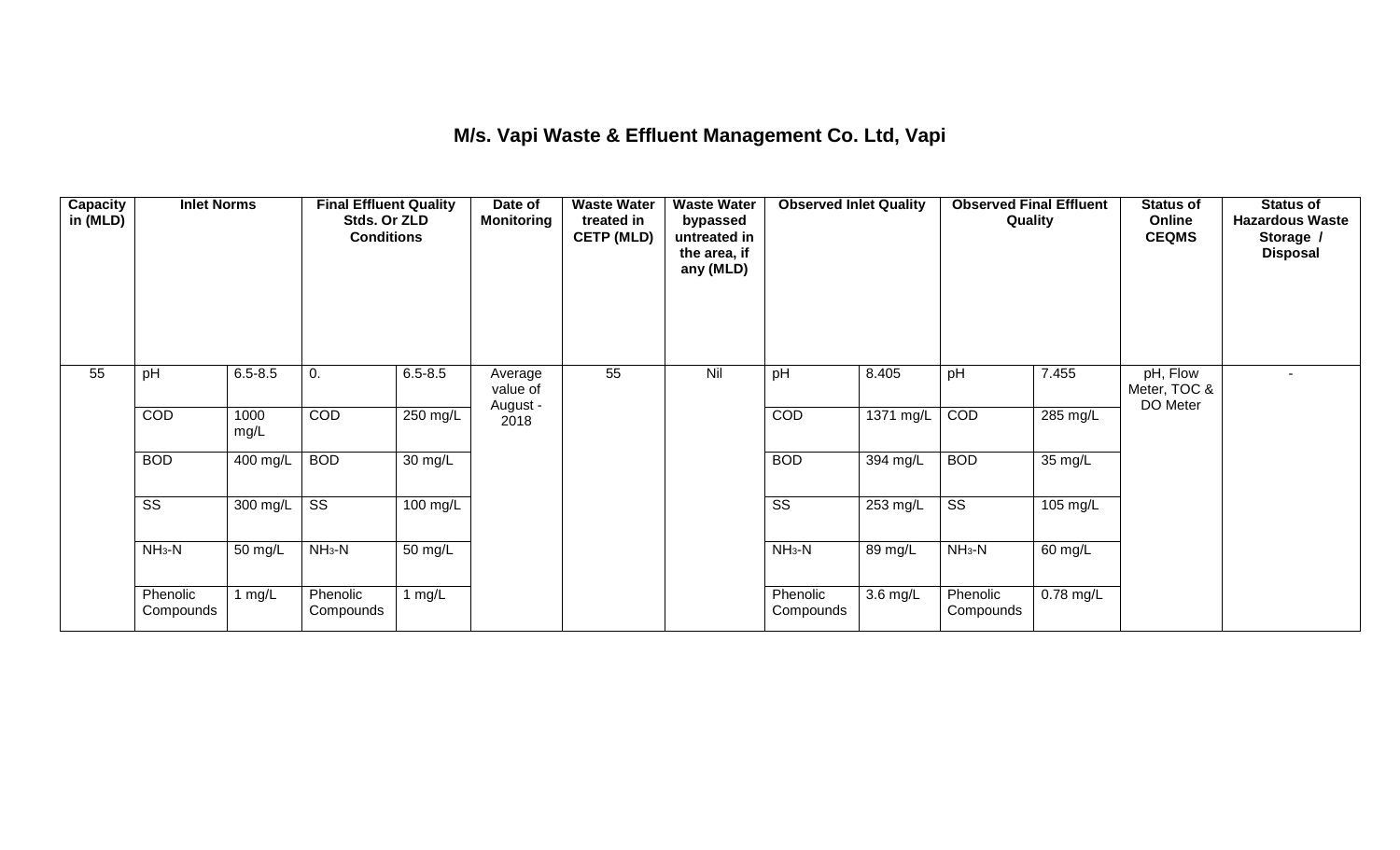#### **M/s. Sarigam Clean Initiative (Old Name-Gujarat Industrial Development Corporation), Sarigam**

| Capacity<br>in (MLD) | <b>Inlet Norms</b><br>$6.5 - 8.5$<br>pH         |              | <b>Final Effluent Quality</b><br>Stds. Or ZLD<br><b>Conditions</b> |                      | Date of<br><b>Monitoring</b> | <b>Waste Water</b><br>treated in<br><b>CETP (MLD)</b> | <b>Waste Water</b><br>bypassed<br>untreated in<br>the area, if<br>any (MLD) | <b>Observed Inlet Quality</b>                   |                       | <b>Observed Final Effluent</b><br>Quality |             | <b>Status of</b><br>Online<br><b>CEQMS</b> | <b>Status of</b><br><b>Hazardous Waste</b><br>Storage /<br><b>Disposal</b> |
|----------------------|-------------------------------------------------|--------------|--------------------------------------------------------------------|----------------------|------------------------------|-------------------------------------------------------|-----------------------------------------------------------------------------|-------------------------------------------------|-----------------------|-------------------------------------------|-------------|--------------------------------------------|----------------------------------------------------------------------------|
| 12.5                 |                                                 |              | pH                                                                 | $6.5 - 8.5$          | Average<br>value of          | 8.5                                                   | Nil                                                                         | pH                                              | 7.365                 | pH                                        | 8.145       | Flow Meter,<br>TOC meter                   | Storage $-500$ MT                                                          |
|                      | COD                                             | 1000<br>mg/L | COD                                                                | $250 \text{ mg/L}$   | August -<br>2018             |                                                       |                                                                             | COD                                             | 258 mg/L              | COD                                       | $151$ mg/L  |                                            |                                                                            |
|                      | BOD <sub>(3</sub><br>days at<br>$27^{\circ}C$ ) | 400 mg/L     | BOD <sub>(3</sub><br>days at<br>$27^{\circ}C$ )                    | 100 mg/L             |                              |                                                       |                                                                             | BOD <sub>(3</sub><br>days at<br>$27^{\circ}C$ ) | 55 mg/L               | BOD (3 days<br>at $27^{\circ}$ C)         | 25 mg/L     |                                            |                                                                            |
|                      | $\overline{\text{SS}}$                          | 300 mg/L     | SS                                                                 | 100 mg/L             |                              |                                                       |                                                                             | $\overline{\text{SS}}$                          | $\overline{147}$ mg/L | $\overline{\text{SS}}$                    | 74 mg/L     |                                            |                                                                            |
|                      | $NH_3-N$<br>50 mg/L                             |              | $NH_3-N$                                                           | $\overline{50}$ mg/L |                              |                                                       |                                                                             | $NH3-N$                                         | $\overline{12}$ mg/L  | $NH3-N$                                   | 16 mg/L     |                                            |                                                                            |
|                      | Phenolic<br>Compounds                           | 1 mg/L       | Phenolic<br>Compounds                                              | 1 mg/ $L$            |                              |                                                       |                                                                             | Phenolic<br>Compounds                           | $0.31$ mg/L           | Phenolic<br>Compounds                     | $0.09$ mg/L |                                            |                                                                            |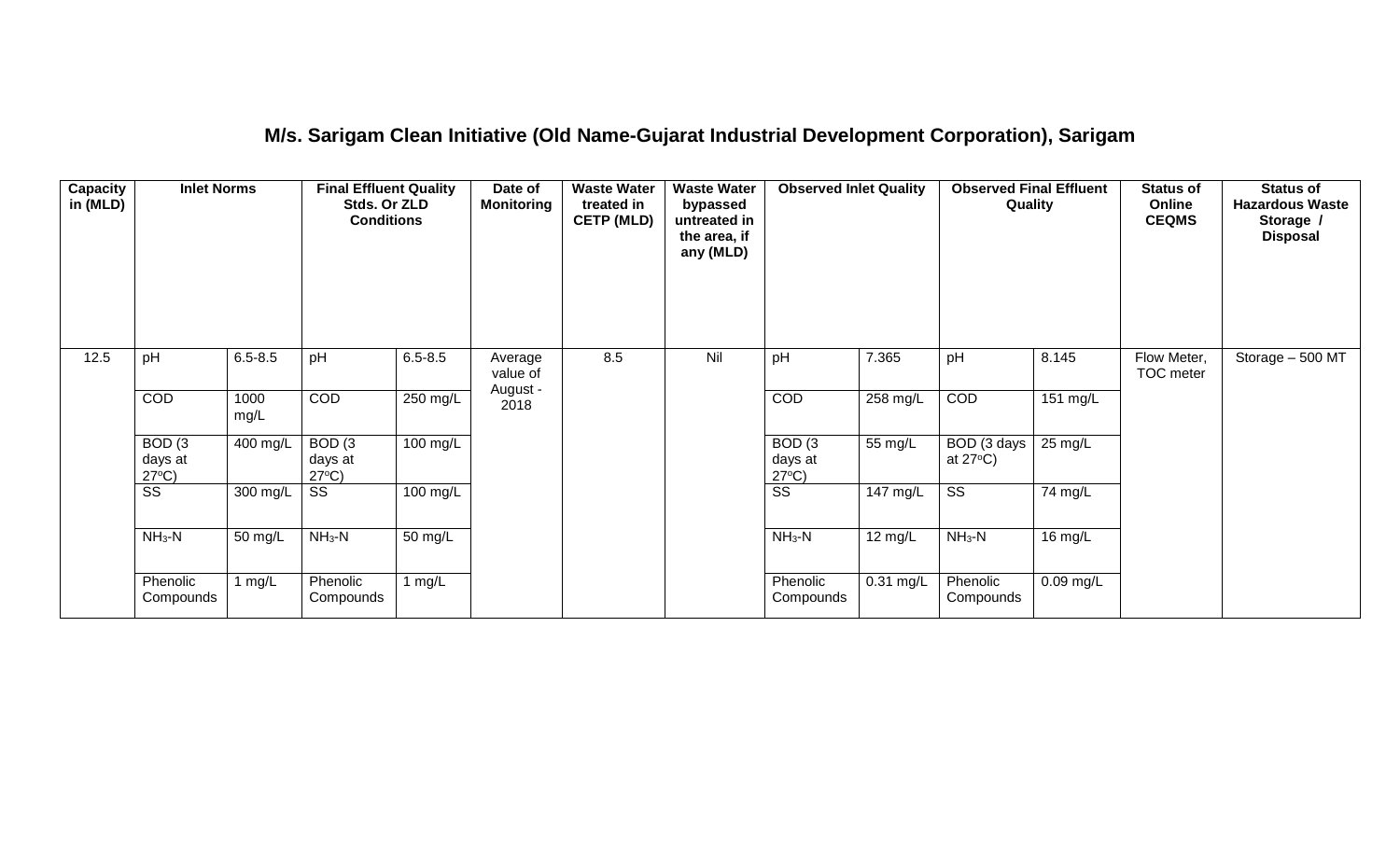#### **M/s. Veraval Industries Association, Veraval, Junagadh**

| Capacity<br>in (MLD) | 5.5 to 9<br>pH         |                          | <b>Final Effluent Quality</b><br>Stds. Or ZLD<br><b>Conditions</b> |                      | Date of<br><b>Monitoring</b>            | <b>Waste Water</b><br>treated in<br><b>CETP (MLD)</b> | <b>Waste Water</b><br>bypassed<br>untreated in<br>the area, if<br>any (MLD) | <b>Observed Inlet Quality</b> |                          | <b>Observed Final Effluent</b><br>Quality |                          | <b>Status of</b><br>Online<br><b>CEQMS</b> | <b>Status of</b><br><b>Hazardous Waste</b><br>Storage /<br><b>Disposal</b> |
|----------------------|------------------------|--------------------------|--------------------------------------------------------------------|----------------------|-----------------------------------------|-------------------------------------------------------|-----------------------------------------------------------------------------|-------------------------------|--------------------------|-------------------------------------------|--------------------------|--------------------------------------------|----------------------------------------------------------------------------|
| 5                    |                        |                          | pH                                                                 | 6 to 9               | No visit in<br>the month<br>of August - | 1.5                                                   | Nil                                                                         | pH                            |                          | pH                                        |                          | $\overline{\phantom{a}}$                   |                                                                            |
|                      | COD                    | 3500<br>mg/L             | COD                                                                | $250 \text{ mg/L}$   | 2018                                    |                                                       |                                                                             | COD                           |                          | COD                                       | $\overline{\phantom{a}}$ |                                            |                                                                            |
|                      | <b>BOD</b>             | 1000<br>mg/L             | <b>BOD</b>                                                         | 100 mg/L             |                                         |                                                       |                                                                             | <b>BOD</b>                    | $\blacksquare$           | <b>BOD</b>                                | $\overline{a}$           |                                            |                                                                            |
|                      | $\overline{\text{ss}}$ | 200 mg/L                 | $\overline{\text{ss}}$                                             | $100 \text{ mg/L}$   |                                         |                                                       |                                                                             | $\overline{\text{ss}}$        |                          | $\overline{\text{ss}}$                    | $\overline{\phantom{a}}$ |                                            |                                                                            |
|                      | $NH3-N$                | 50 mg/L                  | $NH3-N$                                                            | $\overline{50}$ mg/L |                                         |                                                       |                                                                             | $NH_3-N$                      | $\overline{\phantom{a}}$ | $NH3-N$                                   | $\overline{\phantom{a}}$ |                                            |                                                                            |
|                      | Phenol                 | $\overline{\phantom{a}}$ | Phenol                                                             |                      |                                         |                                                       |                                                                             | Phenolic<br>Compounds         | $\blacksquare$           | Phenolic<br>Compounds                     |                          |                                            |                                                                            |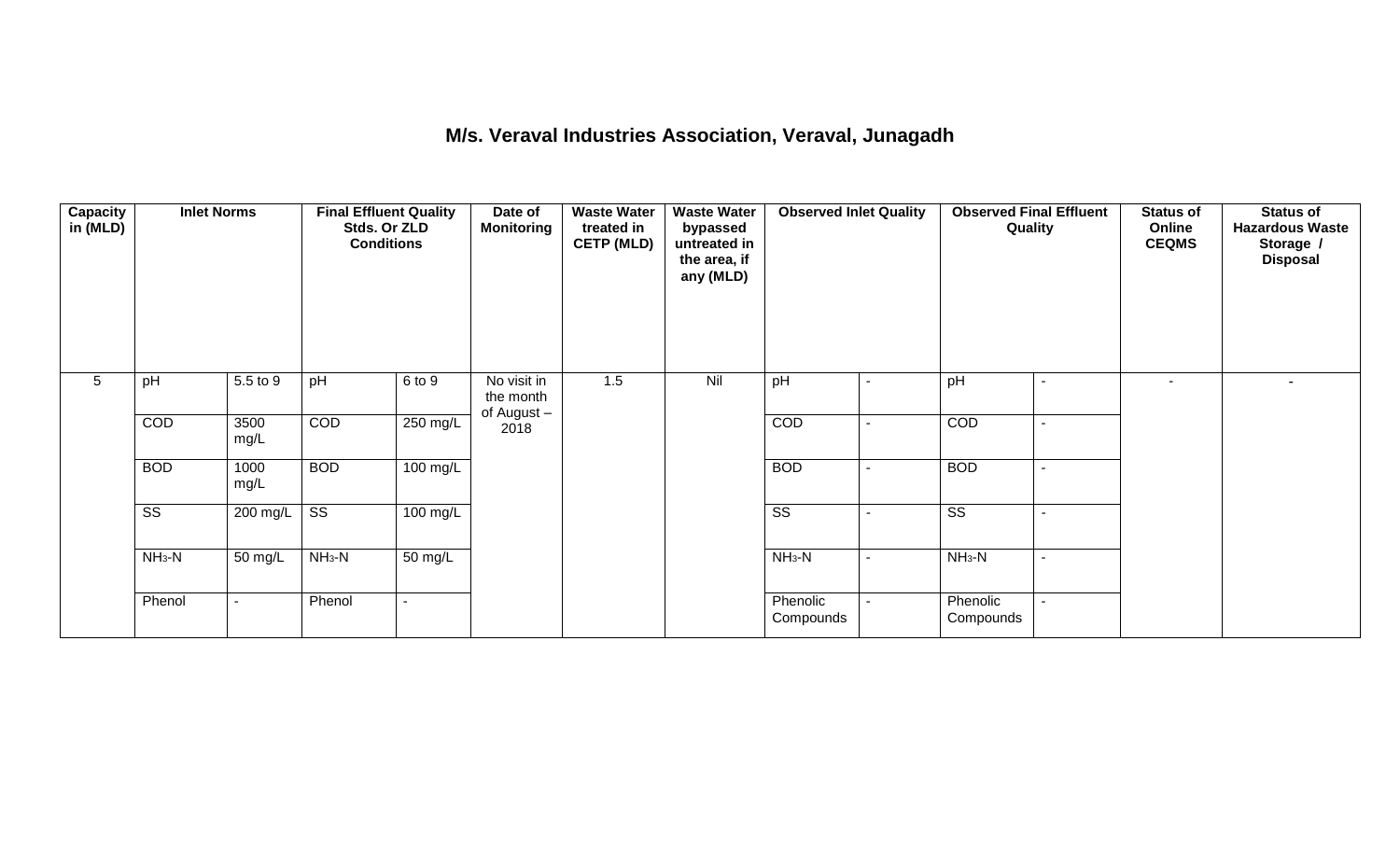### **M/s. Bhatgam Washing Ghat Suddhikaran Yojana Pvt. Ltd., Bhatgam,Rajkot**

| <b>Capacity</b><br>in (MLD) | <b>Inlet Norms</b>     |                                                                            | <b>Final Effluent Quality</b> | Date of<br>Stds. Or ZLD<br><b>Monitoring</b><br><b>Conditions</b> |                                 | <b>Waste Water</b><br>treated in<br><b>CETP (MLD)</b> | <b>Waste Water</b><br>bypassed<br>untreated in<br>the area, if<br>any (MLD) | <b>Observed Inlet Quality</b> |                       | <b>Observed Final Effluent</b><br>Quality |         | <b>Status of</b><br>Online<br><b>CEQMS</b> | <b>Status of</b><br><b>Hazardous Waste</b><br>Storage /<br><b>Disposal</b> |
|-----------------------------|------------------------|----------------------------------------------------------------------------|-------------------------------|-------------------------------------------------------------------|---------------------------------|-------------------------------------------------------|-----------------------------------------------------------------------------|-------------------------------|-----------------------|-------------------------------------------|---------|--------------------------------------------|----------------------------------------------------------------------------|
| 30                          | pH                     | $10.5 - 12$                                                                | pH                            | $6.5 - 9$                                                         | Average<br>value of<br>August - | 6.00                                                  | Nil                                                                         | pH                            | 10.77                 | pH                                        | 8.825   | pH, Flow<br>meter, SS,<br>Color, MLSS,     |                                                                            |
|                             | COD                    | 1000<br>mg/L                                                               | COD                           | $100$ mg/L                                                        | 2018                            |                                                       |                                                                             | COD                           | $\overline{243}$ mg/L | COD                                       | 73 mg/L | <b>COD</b>                                 |                                                                            |
|                             | <b>BOD</b>             | 350 mg/L                                                                   | <b>BOD</b>                    | 30 mg/L                                                           |                                 |                                                       |                                                                             | <b>BOD</b>                    | 66 mg/L               | <b>BOD</b>                                | 22 mg/L |                                            |                                                                            |
|                             | $\overline{\text{ss}}$ | 2000<br>mg/L                                                               | $\overline{\text{ss}}$        | 100 mg/L                                                          |                                 |                                                       |                                                                             | $\overline{\text{ss}}$        | $190$ mg/L            | $\overline{\text{ss}}$                    | 60 mg/L |                                            |                                                                            |
|                             | $NH3-N$                | $NH3-N$<br>75 mg/L<br>50 mg/L<br>5 mg/L<br>Phenolic<br>1 mg/L<br>Compounds |                               |                                                                   |                                 |                                                       | $NH3-N$                                                                     | 13 mg/L                       | $NH3-N$               | 1 $mg/L$                                  |         |                                            |                                                                            |
|                             | Phenolic<br>Compounds  |                                                                            |                               |                                                                   |                                 |                                                       | Phenolic<br>Compounds                                                       |                               | Phenolic<br>Compounds | $\sim$                                    |         |                                            |                                                                            |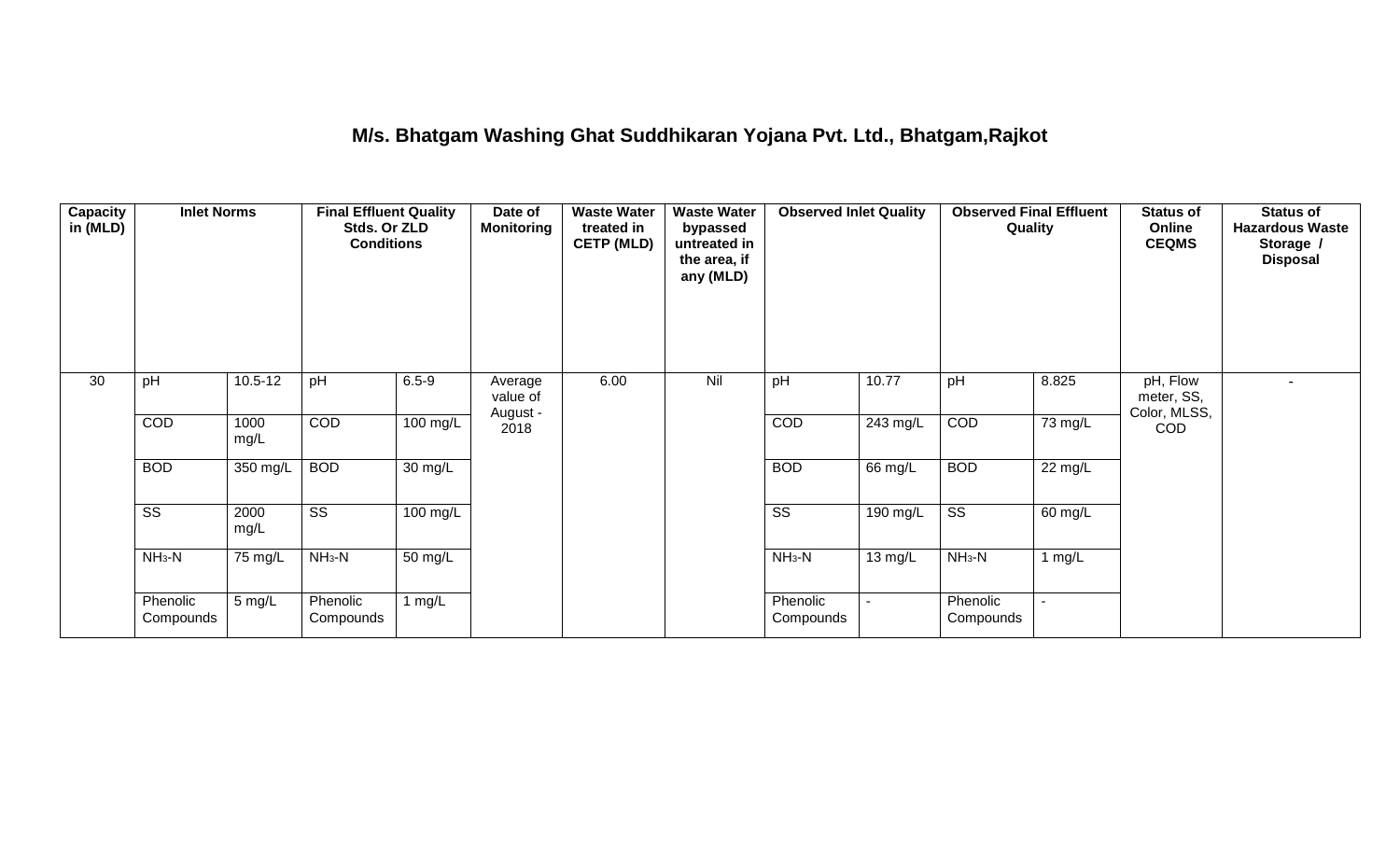# **M/s. Jetpur Dyeing & Printing Association, Jetpur, Rajkot**

| Capacity<br>in (MLD) | <b>Inlet Norms</b>     |               | <b>Final Effluent Quality</b><br>Stds. Or ZLD<br><b>Conditions</b> |                    | Date of<br><b>Monitoring</b> | <b>Waste Water</b><br>treated in<br><b>CETP (MLD)</b> | <b>Waste Water</b><br>bypassed<br>untreated in<br>the area, if<br>any (MLD) | <b>Observed Inlet Quality</b> |                       | <b>Observed Final Effluent</b><br>Quality |                          | <b>Status of</b><br>Online<br><b>CEQMS</b> | <b>Status of</b><br><b>Hazardous Waste</b><br>Storage /<br><b>Disposal</b> |
|----------------------|------------------------|---------------|--------------------------------------------------------------------|--------------------|------------------------------|-------------------------------------------------------|-----------------------------------------------------------------------------|-------------------------------|-----------------------|-------------------------------------------|--------------------------|--------------------------------------------|----------------------------------------------------------------------------|
| 10.00                | pH                     | $10.5 - 12.0$ | pH                                                                 | $6.5 - 8.5$        | Average<br>value of          | 7.00                                                  | Nil                                                                         | pH                            | 10.20                 | pH                                        | 7.85                     | pH, Flow<br>meter                          |                                                                            |
|                      | COD                    | 1000<br>mg/L  | COD                                                                | 250 mg/L           | August -<br>2018             |                                                       |                                                                             | COD                           | 986 mg/L              | COD                                       | $\overline{146}$ mg/L    |                                            |                                                                            |
|                      | <b>BOD</b>             | 350 mg/L      | <b>BOD</b>                                                         | $100 \text{ mg/L}$ |                              |                                                       |                                                                             | <b>BOD</b>                    | $325 \text{ mg/L}$    | <b>BOD</b>                                | 31 mg/L                  |                                            |                                                                            |
|                      | $\overline{\text{ss}}$ | 2000<br>mg/L  | $\overline{\text{ss}}$                                             | $100 \text{ mg/L}$ |                              |                                                       |                                                                             | $\overline{\text{ss}}$        | $\overline{494}$ mg/L | $\overline{\text{ss}}$                    | 92 mg/L                  |                                            |                                                                            |
|                      | $NH3-N$                | 75 mg/L       | $NH3-N$                                                            | 50 mg/L            |                              |                                                       |                                                                             | $NH3-N$                       | 17 $mg/L$             | $NH3-N$                                   | 9 mg/L                   |                                            |                                                                            |
|                      | Phenolic<br>Compounds  | 5 mg/L        | Phenolic<br>Compounds                                              | 1 $mg/L$           |                              |                                                       |                                                                             | Phenolic<br>Compounds         |                       | Phenolic<br>Compounds                     | $\overline{\phantom{0}}$ |                                            |                                                                            |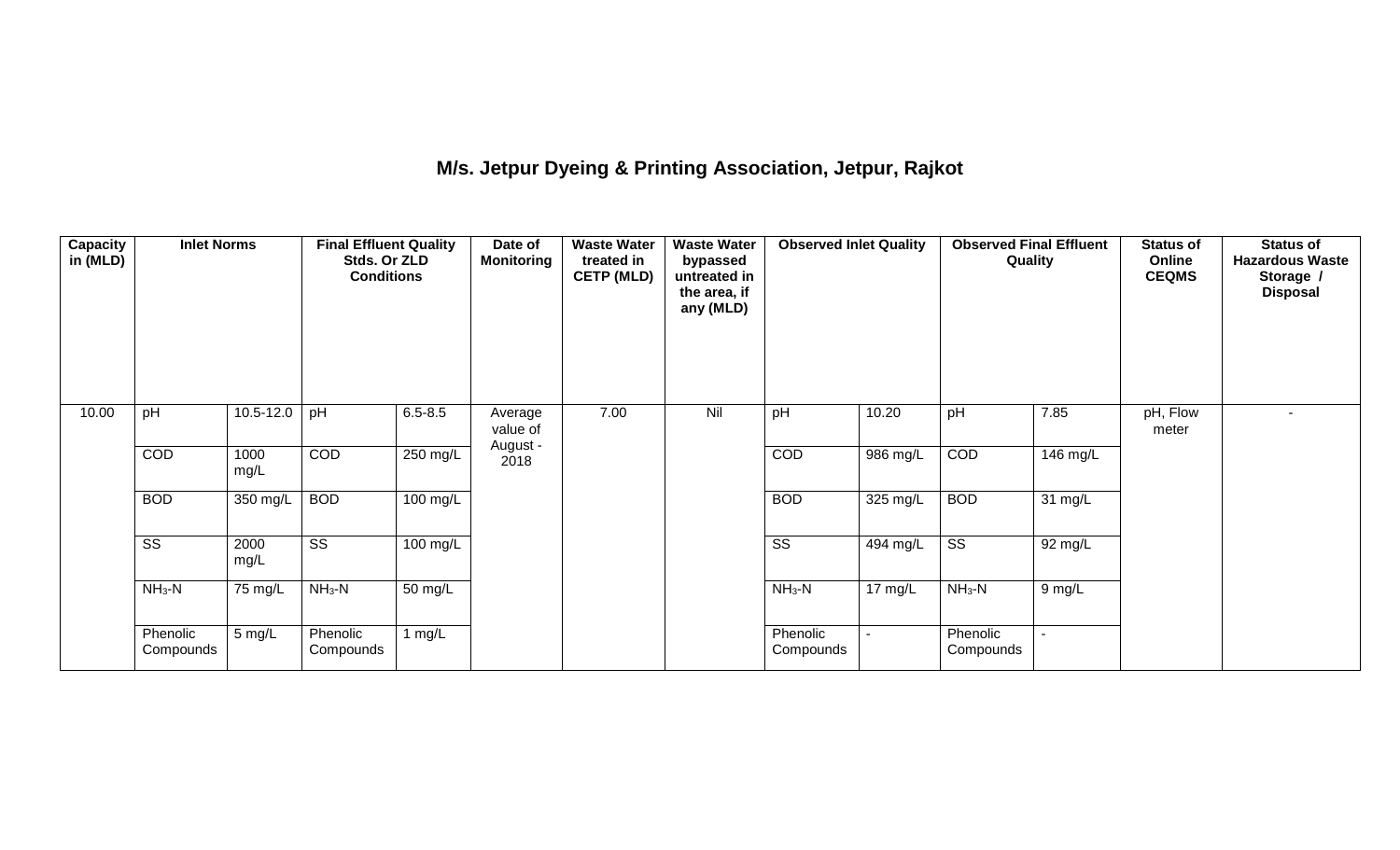# **M/s. Shri Dhareshwar GIDC Vistar Association,Dhareshwar, Rajkot**

| <b>Capacity</b><br>in (MLD) | <b>Inlet Norms</b><br>pH<br>$10.5 - 12$ |                      | <b>Final Effluent Quality</b><br>Stds. Or ZLD<br><b>Conditions</b> |                      | Date of<br><b>Monitoring</b> | <b>Waste Water</b><br>treated in<br><b>CETP (MLD)</b> | <b>Waste Water</b><br>bypassed<br>untreated in<br>the area, if<br>any (MLD) | <b>Observed Inlet Quality</b> |                    | <b>Observed Final Effluent</b><br>Quality |                   | <b>Status of</b><br>Online<br><b>CEQMS</b> | <b>Status of</b><br><b>Hazardous Waste</b><br>Storage /<br><b>Disposal</b> |
|-----------------------------|-----------------------------------------|----------------------|--------------------------------------------------------------------|----------------------|------------------------------|-------------------------------------------------------|-----------------------------------------------------------------------------|-------------------------------|--------------------|-------------------------------------------|-------------------|--------------------------------------------|----------------------------------------------------------------------------|
| 0.09                        |                                         |                      | pH                                                                 | 6.5 to 9             | Average<br>value of          | 0.07                                                  | Nil                                                                         | pH                            | 7.34               | pH                                        | 7.02              | pH, Flow<br>Meter                          | ٠                                                                          |
|                             | COD                                     | 1000<br>mg/L         | COD                                                                | $100$ mg/L           | August -<br>2018             |                                                       |                                                                             | COD                           | 762 mg/L           | COD                                       | 395 mg/L          |                                            |                                                                            |
|                             | <b>BOD</b>                              | 350 mg/L             | <b>BOD</b>                                                         | $\overline{30}$ mg/L |                              |                                                       |                                                                             | <b>BOD</b>                    | 200 mg/L           | <b>BOD</b>                                | $98 \text{ mg/L}$ |                                            |                                                                            |
|                             | $\overline{\text{ss}}$                  | 2000<br>mg/L         | $\overline{\text{ss}}$                                             | 100 mg/L             |                              |                                                       |                                                                             | $\overline{\text{ss}}$        | $194 \text{ mg/L}$ | $\overline{\text{ss}}$                    | $136$ mg/L        |                                            |                                                                            |
|                             | $NH3-N$                                 | $\overline{75}$ mg/L | $NH3-N$                                                            | $50 \text{ mg/L}$    |                              |                                                       |                                                                             | $NH3-N$                       | 15 mg/L            | $NH3-N$                                   | 28 mg/L           |                                            |                                                                            |
|                             | Phenolic<br>Compounds                   | 5 mg/L               | Phenolic<br>Compounds                                              | 1 $mg/L$             |                              |                                                       |                                                                             | Phenolic<br>Compounds         |                    | Phenolic<br>Compounds                     |                   |                                            |                                                                            |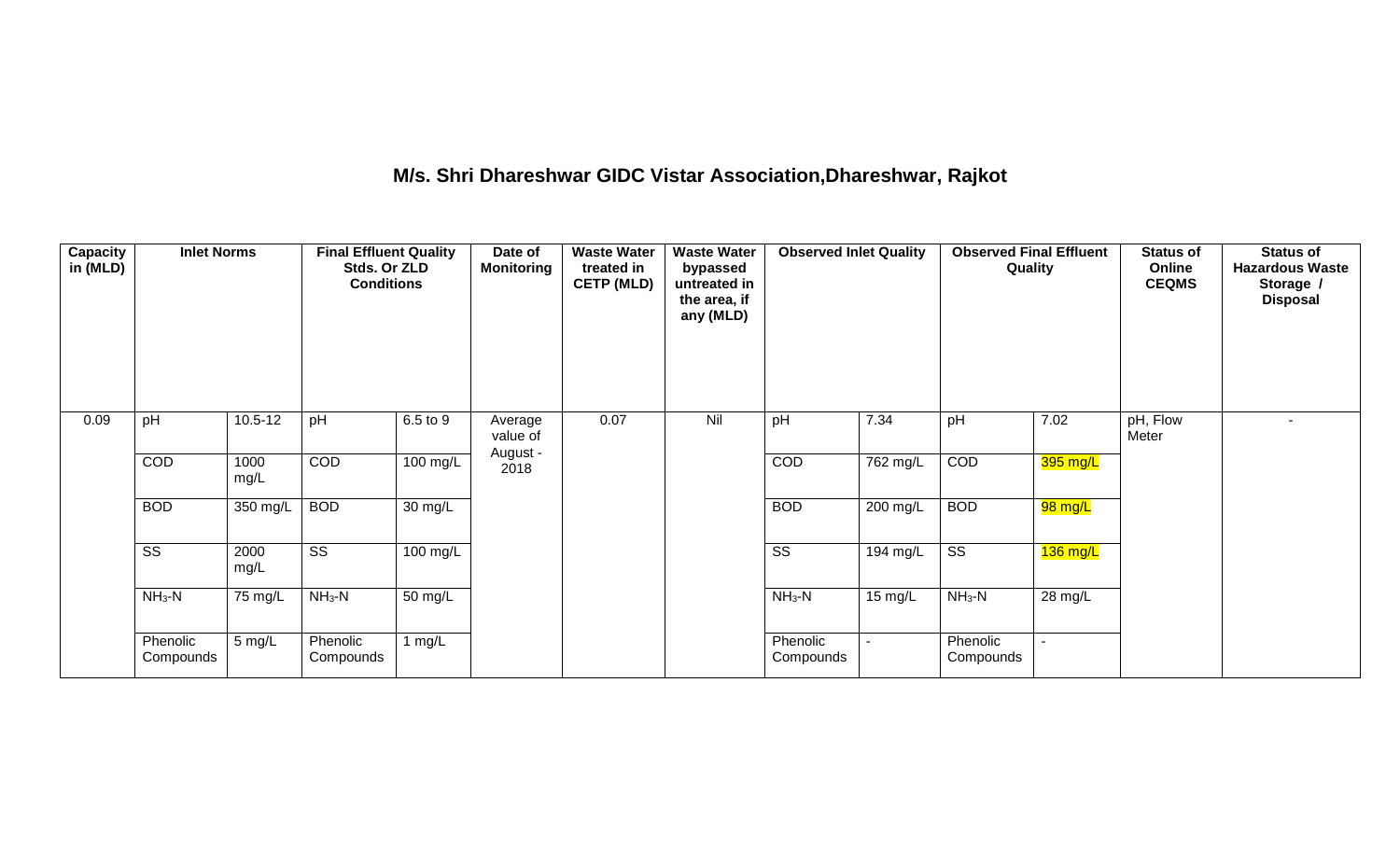### **M/s. Jay Khodiyar Enviro-Technologies Pvt. Ltd., Rajkot**

| <b>Capacity</b><br>in (MLD) | <b>Inlet Norms</b><br>pH<br>Up to 5 |                          | <b>Final Effluent Quality</b><br>Stds. Or ZLD<br><b>Conditions</b> |                    | Date of<br><b>Monitoring</b>            | <b>Waste Water</b><br>treated in<br><b>CETP (MLD)</b> | <b>Waste Water</b><br>bypassed<br>untreated in<br>the area, if<br>any (MLD) | <b>Observed Inlet Quality</b> |                          | <b>Observed Final Effluent</b><br>Quality | <b>Status of</b><br>Online<br><b>CEQMS</b> | <b>Status of</b><br><b>Hazardous Waste</b><br>Storage /<br><b>Disposal</b> |
|-----------------------------|-------------------------------------|--------------------------|--------------------------------------------------------------------|--------------------|-----------------------------------------|-------------------------------------------------------|-----------------------------------------------------------------------------|-------------------------------|--------------------------|-------------------------------------------|--------------------------------------------|----------------------------------------------------------------------------|
| 0.025                       |                                     |                          | pH                                                                 | 6.5 to 8.5         | No visit in<br>the month<br>of August - | 0.007                                                 | Nil                                                                         | pH                            |                          | pH                                        | ٠                                          |                                                                            |
|                             | COD                                 | $250$ mg/L               | COD                                                                | $100 \text{ mg/L}$ | 2018                                    |                                                       |                                                                             | COD                           |                          | COD                                       |                                            |                                                                            |
|                             | <b>BOD</b>                          | 100 mg/L                 | <b>BOD</b>                                                         | 30 mg/L            |                                         |                                                       |                                                                             | <b>BOD</b>                    |                          | <b>BOD</b>                                |                                            |                                                                            |
|                             | $\overline{\text{ss}}$              | 250 mg/L                 | $\overline{\text{ss}}$                                             | $100 \text{ mg/L}$ |                                         |                                                       |                                                                             | $\overline{\text{ss}}$        | $\overline{\phantom{a}}$ | $\overline{\text{ss}}$                    |                                            |                                                                            |
|                             | $NH3-N$                             | $\overline{\phantom{a}}$ | $NH3-N$                                                            | 50 mg/L            |                                         |                                                       |                                                                             | $NH3-N$                       | $\blacksquare$           | $NH3-N$                                   |                                            |                                                                            |
|                             | Phenolic<br>Compounds               |                          | Phenolic<br>Compounds                                              | 1 mg/L             |                                         |                                                       |                                                                             | Phenolic<br>Compounds         |                          | Phenolic<br>Compounds                     |                                            |                                                                            |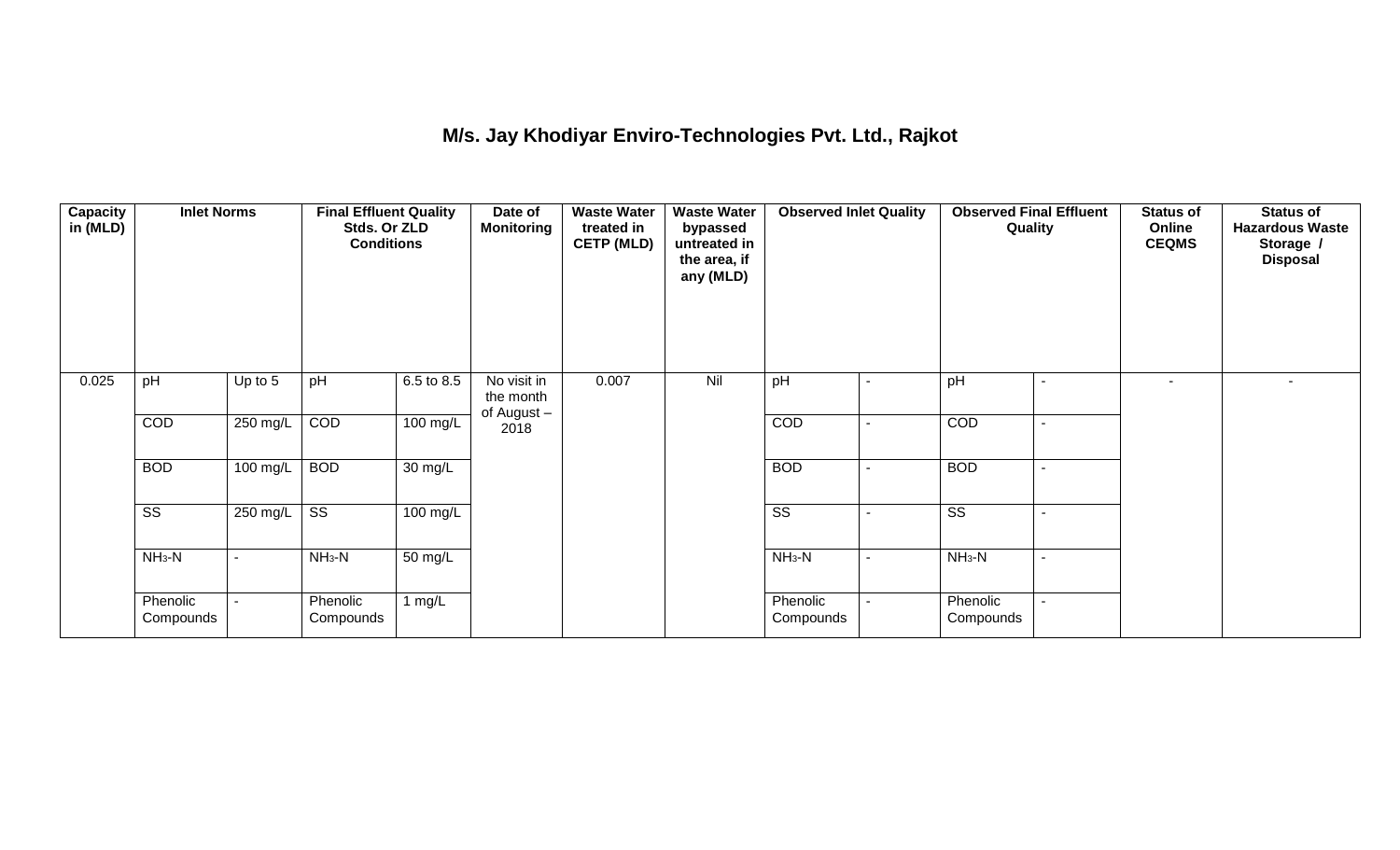#### **M/s. Kalol GIDC Industries Association, Kadi, Gandhinagar**

| <b>Capacity</b><br>in (MLD) | <b>Inlet Norms</b>     |              | <b>Final Effluent Quality</b><br>Stds. Or ZLD<br><b>Conditions</b> |            | Date of<br><b>Monitoring</b> | <b>Waste Water</b><br>treated in<br><b>CETP (MLD)</b> | <b>Waste Water</b><br>bypassed<br>untreated in<br>the area, if<br>any (MLD) | <b>Observed Inlet Quality</b> |                | <b>Observed Final Effluent</b><br>Quality |            | <b>Status of</b><br>Online<br><b>CEQMS</b> | <b>Status of</b><br><b>Hazardous Waste</b><br>Storage /<br><b>Disposal</b> |
|-----------------------------|------------------------|--------------|--------------------------------------------------------------------|------------|------------------------------|-------------------------------------------------------|-----------------------------------------------------------------------------|-------------------------------|----------------|-------------------------------------------|------------|--------------------------------------------|----------------------------------------------------------------------------|
| 0.40                        | pH                     | 6.5 to 8.5   | pH                                                                 | 6.5 to 8.5 | Average<br>value of          | 0.35                                                  | Nil                                                                         | pH                            | 6.86           | pH                                        | 7.11       |                                            | Storage - 20 MT                                                            |
|                             | COD                    | 2000<br>mg/L | COD                                                                | 250 mg/L   | August -<br>2018             |                                                       |                                                                             | COD                           | 3314 mg/L      | COD                                       | 669 mg/L   |                                            |                                                                            |
|                             | <b>BOD</b>             | 700 mg/L     | <b>BOD</b>                                                         | $100$ mg/L |                              |                                                       |                                                                             | <b>BOD</b>                    | 1527 mg/L      | <b>BOD</b>                                | 106 mg/L   |                                            |                                                                            |
|                             | $\overline{\text{ss}}$ |              | $\overline{\text{ss}}$                                             | 100 mg/L   |                              |                                                       |                                                                             | $\overline{\text{ss}}$        | 923 mg/L       | $\overline{\text{ss}}$                    | $244$ mg/L |                                            |                                                                            |
|                             | $NH3-N$                | 50 mg/L      | $NH3-N$                                                            | 50 mg/L    |                              |                                                       |                                                                             | $NH_3-N$                      | 20 mg/L        | $NH3-N$                                   | 14 mg/L    |                                            |                                                                            |
|                             | Phenolic<br>Compounds  |              | Phenolic<br>Compounds                                              | 1 mg/L     |                              |                                                       |                                                                             | Phenolic<br>Compounds         | $\blacksquare$ | Phenolic<br>Compounds                     |            |                                            |                                                                            |